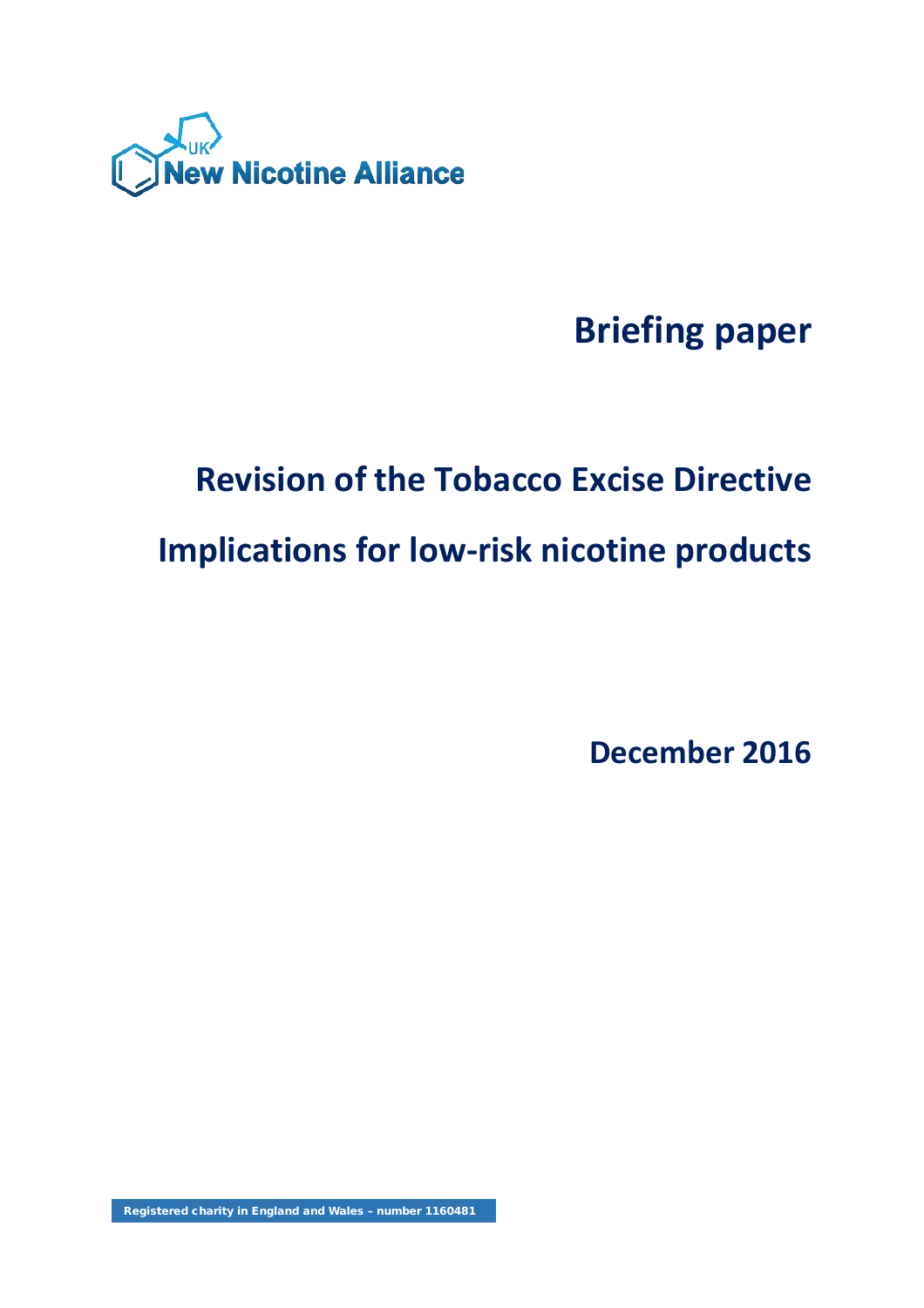# **Revision of the Tobacco Excise Directive Implications for low-risk nicotine products**

# **Table of contents**

| 1  |      |                                                                            |  |  |  |  |  |
|----|------|----------------------------------------------------------------------------|--|--|--|--|--|
| 2  |      |                                                                            |  |  |  |  |  |
| 3  |      |                                                                            |  |  |  |  |  |
| 4  |      |                                                                            |  |  |  |  |  |
| 5  |      | Balancing public health, revenue raising and administrative cost 7         |  |  |  |  |  |
| 6  |      |                                                                            |  |  |  |  |  |
| 7  |      |                                                                            |  |  |  |  |  |
| 8  |      |                                                                            |  |  |  |  |  |
| 9  |      | The key public health distinction is combustible versus non-combustible 13 |  |  |  |  |  |
| 10 |      |                                                                            |  |  |  |  |  |
| 11 |      | Tax revenue lost to quitting should be raised from other sources 14        |  |  |  |  |  |
| 12 |      | Danger of excise on smoke-free products increasing smoking  14             |  |  |  |  |  |
|    | 12.1 |                                                                            |  |  |  |  |  |
|    | 12.2 |                                                                            |  |  |  |  |  |
|    | 12.3 |                                                                            |  |  |  |  |  |
|    | 12.4 |                                                                            |  |  |  |  |  |
|    |      | 13 The challenge of identifying a viable tax base for vapour products  15  |  |  |  |  |  |
|    | 13.1 |                                                                            |  |  |  |  |  |
|    | 13.2 |                                                                            |  |  |  |  |  |
|    | 13.3 |                                                                            |  |  |  |  |  |
|    | 13.4 |                                                                            |  |  |  |  |  |
|    | 13.5 |                                                                            |  |  |  |  |  |
|    | 13.6 |                                                                            |  |  |  |  |  |
|    |      | 14 Applying excise duties to smokeless and heated tobacco products 22      |  |  |  |  |  |
|    | 14.1 |                                                                            |  |  |  |  |  |
| 15 |      |                                                                            |  |  |  |  |  |
| 16 |      |                                                                            |  |  |  |  |  |

This report was written by Clive Bates, an Associate of the New Nicotine Alliance, with comments and suggestions provided by NNA trustees. The work was undertaken on a voluntary basis. Clive Bates has no competing interests with respect to tobacco, vaping or pharmaceutical industries.

Registered charity in England and Wales – number 1160481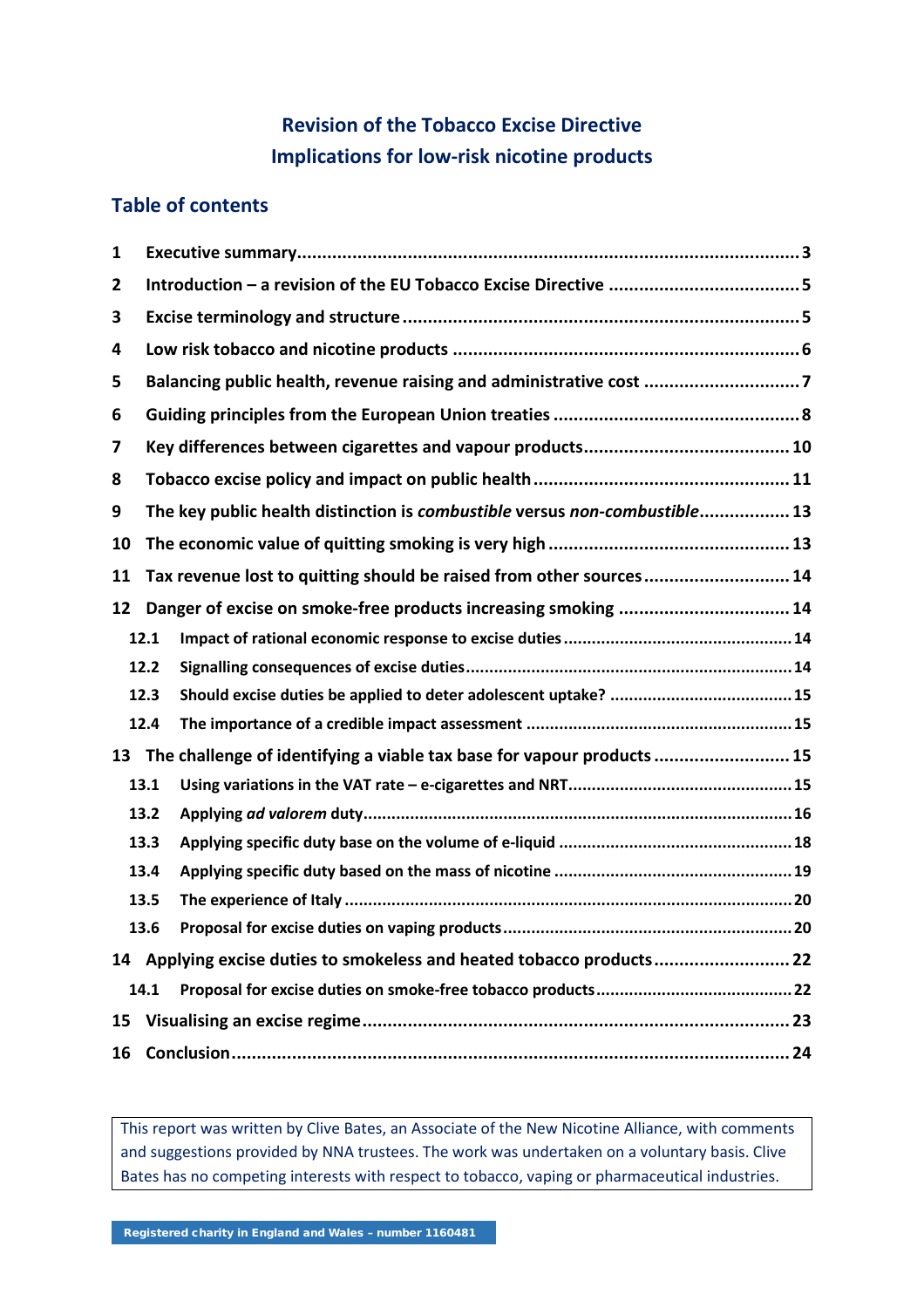# **1 Executive summary**

- The possible revision of the Tobacco Excise Directive creates both risks and opportunities for consumers and public health. The choices made by policy-makers and legislators will have consequences for smoking prevalence and therefore significant implications for human health.
- The opportunity is to create a European Union excise regime for the emerging recreational nicotine market that will incentivise smokers to switch to products that cause much lower risk to health than cigarette smoking. These products are all 'smoke-free' and include e-cigarettes and vapour products, smokeless tobaccos, heated tobacco products, and novel forms of tobacco and nicotine – all are likely to be 90-100% lower risk than smoking. Recent innovation has greatly increased the potential of these products – to the point where they may ultimately marginalise cigarette smoking and radically reduce the burden of smoking-related premature deaths, which stands at 700,000 per year in the European Union.
- The risk is that excise duties, if carelessly applied to smoke-free nicotine products, will create adverse changes in demand in favour of smoked tobacco products. It should be a high priority in any tax policy impact assessment to assess and avoid unnecessary disease and death to the extent possible. Experience so far, for example in Italy, suggests that authorities do not yet have a sufficient grasp of the underlying economics of low-risk smoke-free nicotine products to make adequately precautionary policy on excise duties for these products.
- The economic evidence to date suggests that e-cigarettes have quite high price elasticities and a positive cross-elasticity with conventional cigarettes. It follows that excise duties applied to ecigarettes are likely to increase smoking compared to not applying such duties.
- We argue that the most important public health distinction is between products that involve combustion and 'smoke-free' nicotine products that have no combustion. Any public health distinctions within these two categories are of far less importance than the difference between them. Excise policy should be broadly focussed on substantially different treatment *between* the two categories and less on different treatment *within* these categories, aiming for broadly equivalent taxation strategy within each category, with variation only to address practicalities.
- The EU principle of 'non-discrimination' does not prevent different treatment of combustible and non-combustible products, in fact it requires different treatment. The principle is defined: *Non-discrimination means that comparable situations should not be treated differently, and that different situations should not be treated in the same way, unless there are objective grounds for doing so*. The treaties also require EU policies to secure a high level of health protection. In this respect, the situation is very different for smoked and smoke-free products.
- European Union policymakers will try to balance the triple objectives of protecting public health, raising revenue, and containing tax administration costs. This paper makes two main arguments with respect to the trade-offs implicit in these objectives:
	- 1. The societal value of quitting smoking is so high that other sources of revenue or expenditure saving should be sought rather than risking benefits that arise from switching from smoking to smoke-free products. The social benefit, primarily years of extra life, arising from a single successful quit is estimated at £72,000 by England's Department of Health, while lost excise revenue would be £11,000. If viewed as an investment, this has an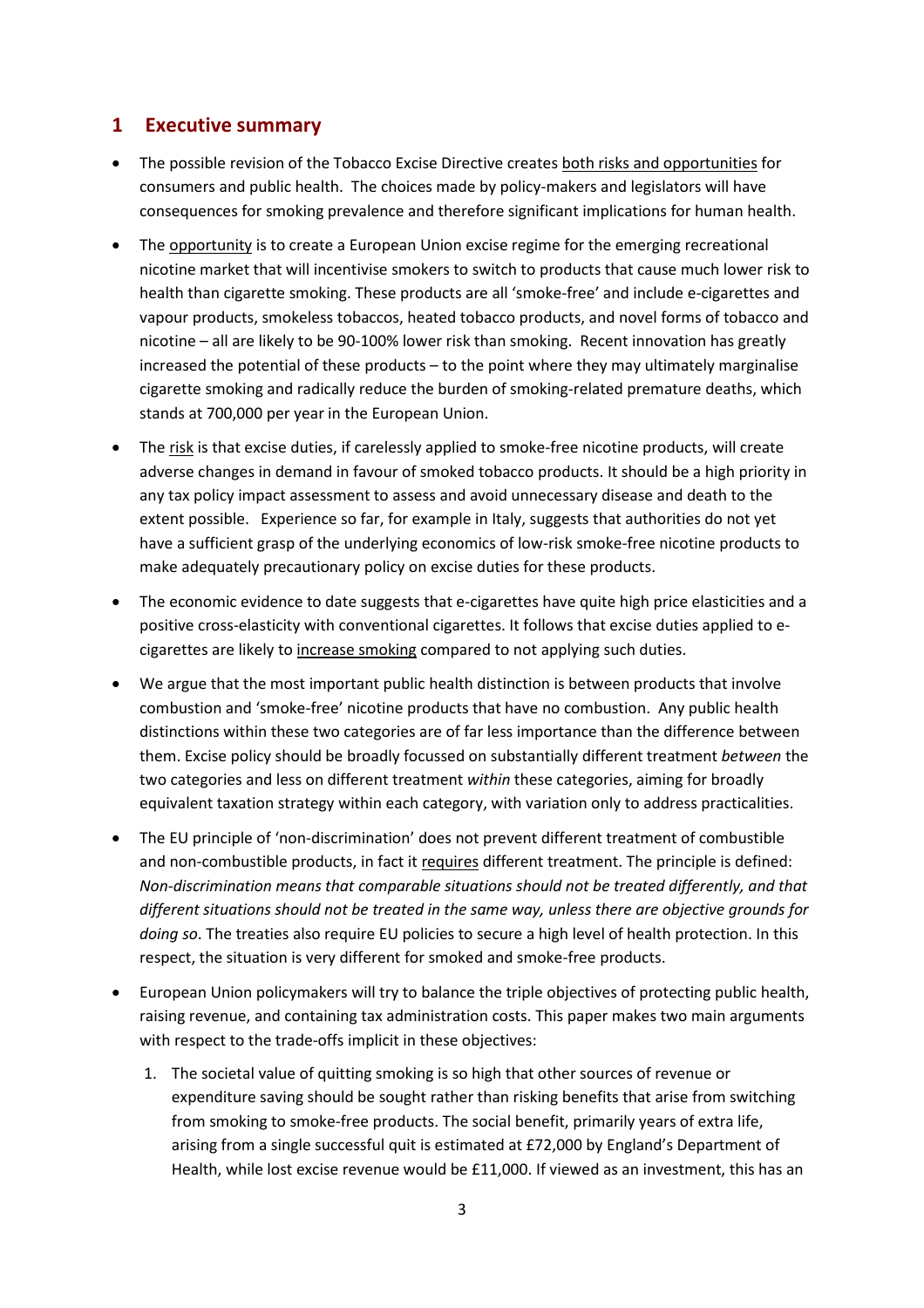extremely high benefit-cost ratio and would be deemed 'very high value for money'.

- 2. If duties are set at rates low enough to meet the public health imperative to create a fiscal incentive to switch from smoking to smoke-free nicotine products, then the costs of tax administration are likely to undermine the cost-effectiveness of this revenue raising option.
- In terms of tax discrimination, a relevant comparator for e-cigarettes is the sale of nicotine replacement therapy (NRT) over the counter (i.e. outside clinical settings). Both categories do negligible harm to health and both can assist in achieving a health benefit through smoking cessation. NRT attracts a tax break in many jurisdictions through application of a reduced VAT rate – 5% rather 20% in the UK. However, recent research suggests that e-cigarettes are much more likely to support successful smoking cessation than over-the-counter NRT. E-cigarettes therefore start with adversely discriminatory tax treatment relative to NRT. This could be addressed by applying the VAT discount to e-cigarettes or removing it from NRT. It should not be further exacerbated by levying an additional tax burden on e-cigarettes.
- It is difficult to establish a reliable tax base for e-cigarettes and vapour products. This report considers an *ad valorem* approach and specific duties on liquid volume and nicotine mass. The challenge is down to fundamentals, notably:
	- o the divisibility of the products into many separate components: nicotine, liquid diluent, flavourings, device, heating element, battery and so on;
	- o the diversity of products available, and the scope for product, commercial or consumer innovation that would facilitate tax avoidance;
	- o the ease of international cross-border internet purchases and compactness of key product components such as liquid nicotine concentrate, which can be purchased at a cost of a few cents per day for a typical user.
- For e-cigarettes and vaping products, we recommend:
	- o No imposition of excise duties on public health and practicality grounds;
	- o Further study of the economics and public health impacts of these products;
	- o If, contrary to our advice, these products are included in the Tobacco Excise Directive, a minimum excise duty constraint should allow for a zero rate. This would allow member states discretion to pursue tobacco harm reduction strategies and tax simplification;
	- o The concept of a *maximum* excise duty rate relative to smoking tobacco should be implemented to reflect the very substantial difference in risk and to respect the EU treaty principles of proportionality and non-discrimination.
- The case for applying excise duties to non-combustible 'smoke-free' tobacco products (smokeless tobacco products or heated tobacco products) is weak on public health grounds for the same reasons as for e-cigarettes.
	- o For the same reasons as apply for e-cigarettes, the minimum excise duty for such products should be set at zero, and a *maximum* set at some fraction (say 30%) of the lowest level of duty applied to any smoking tobacco in each member state.
	- Duties for smoke-free tobacco products should be specific duty per kg of tobacco.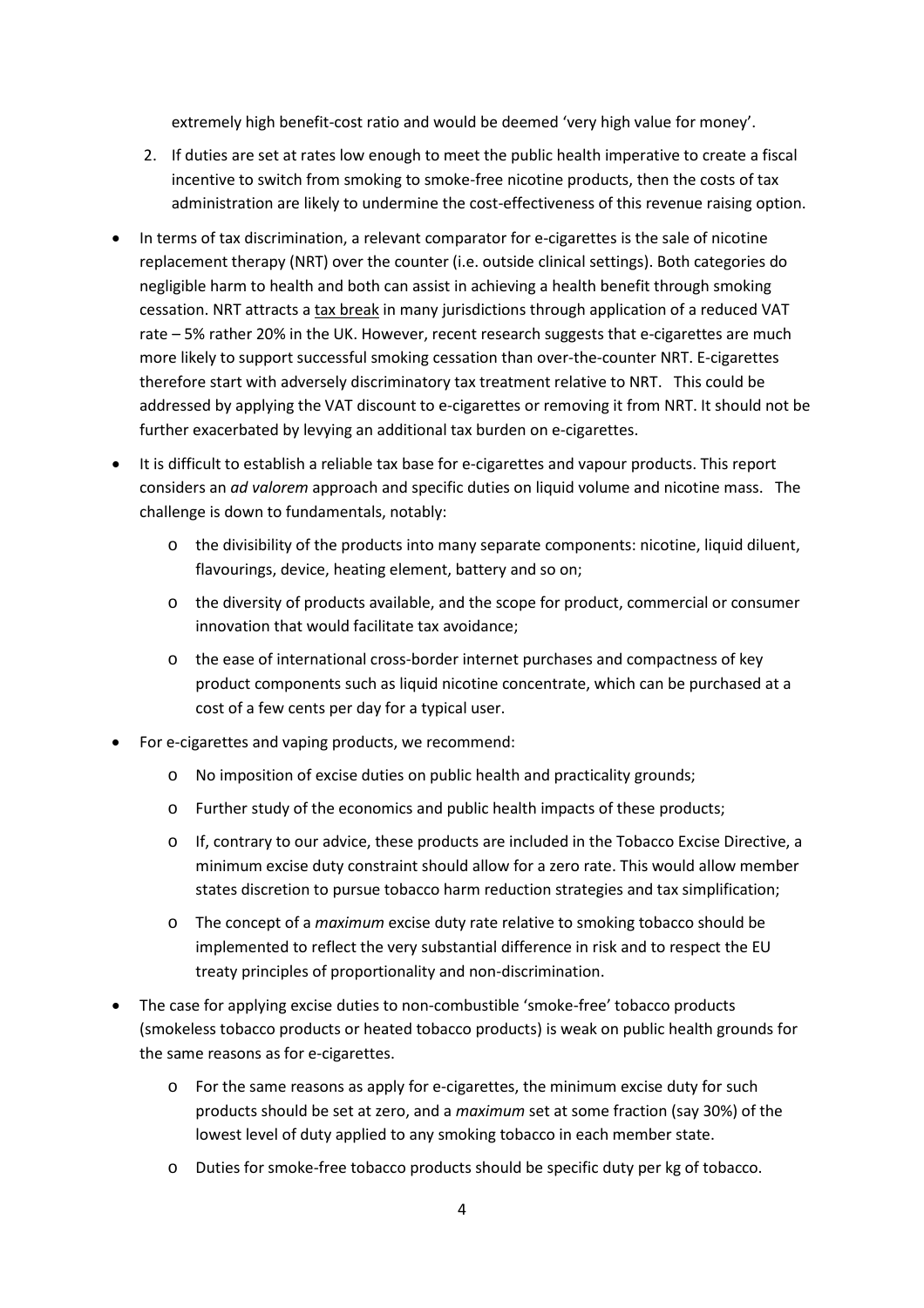# **2 Introduction – a revision of the EU Tobacco Excise Directive**

The framework for taxing tobacco products in the European Union is established at EU level through Directive 2011/64/EU<sup>1</sup>. The European Commission has initiated a consultation on the possible revision of the Directive<sup>2</sup>, which could lead to a new Commission proposal to revise any aspect of the directive and to expand its scope. This could include products that are important for the public health strategy of tobacco harm reduction, such as e-cigarettes, smokeless tobacco or heated tobacco products. These products provide recreational nicotine at a small fraction of the risk associated with smoking. This paper discusses the issues with raising duties on these products.

# **3 Excise terminology and structure**

There are three types of tax applied to tobacco products in the European Union.

- Value Added Tax the general sales tax based on a fixed percentage of the pre-VAT price
- *Ad valorem* excise duties specified as a fixed percentage of the price
- Specific excise duties e.g. a fixed amount per 1,000 cigarettes or per kilo of loose tobacco

For the UK, these taxes combine as in the table below to account for about 84% of the typical selling price of 20 cigarettes at current (November 2016) duty rates<sup>3</sup>. The actual rates and tax breaks down as in the table below for typical UK cigarettes in October 2016, showing two UK price points<sup>4</sup>.

| <b>Retail price</b>  | £9.40 | £7.73 | Pack of 20 cigarettes in UK    |
|----------------------|-------|-------|--------------------------------|
| <b>VAT</b>           | £1.57 | £1.29 | 20% of pre-VAT price           |
| Ad valorem duty      | £1.55 | £1.28 | 16.5% of retail price          |
| <b>Specific duty</b> | £3.93 | £3.93 | £196.42 per 1000 cigarettes    |
| <b>Total duty</b>    | £5.48 | £5.21 | Ad valorem + specific          |
| Total duty + VAT     | £7.05 | £6.49 | $= 75\%$ / 84% of retail price |
| <b>Untaxed price</b> | £2.35 | £1.24 | To retailer, manufacturer etc  |
|                      |       |       |                                |

#### **Figure 1. Pricing and taxation of cigarettes**

Note that in this example, a 22% increase in retail price results in a 90% uplift in the untaxed revenue accruing to the retailers and manufacturers. This table explains why tobacco companies can still be very profitable in high tax jurisdictions. For a relatively small price premium to the consumer, the companies gain a very substantial revenue premium.

The Tobacco Excise Directive provides harmonised definitions and methodologies and defines the structure of taxation for smoking tobacco. Excise *rates* are set by EU member states but within limits set in the Directive, including minimums and constraints on the mix of different types of tax.

 $1$  Council Directive 2011/64/EU of 21 June 2011 on the structure and rates of excise duty applied to manufactured tobacco [\[link\]](http://eur-lex.europa.eu/legal-content/en/ALL/?uri=CELEX%3A32011L0064)

<sup>&</sup>lt;sup>2</sup> European Commission, *Possible Revision of 2011/64/EU* [\[link\]](http://ec.europa.eu/taxation_customs/sites/taxation/files/resources/documents/taxation/excise_duties/tobacco_products/tobacco_consultation_strategy_final_en.pdf) including a consultation strategy [link] and an inception impact assessment [\[link\]](http://ec.europa.eu/smart-regulation/roadmaps/docs/2016_taxud_004_tobacco_excise_duty_en.pdf).

<sup>&</sup>lt;sup>3</sup> HM Revenue and Customs, Excise Duty - Tobacco Duty rates [\[link\]](https://www.gov.uk/government/publications/rates-and-allowances-excise-duty-tobacco-duty/excise-duty-tobacco-duty-rates) accessed 15 November 2016.

<sup>&</sup>lt;sup>4</sup> £9.40 is the UK Most Popular Price Category (MPPC) at 1<sup>st</sup> January 2016 (source: TMA [\[link\]](http://www.the-tma.org.uk/tma-publications-research/facts-figures/uk-cigarette-prices/)). £7.73 is the UK Weighted Average Price (WAP) at 1 July 2016 (source: European Commission [\[link\]](http://ec.europa.eu/taxation_customs/sites/taxation/files/resources/documents/taxation/excise_duties/tobacco_products/rates/excise_duties-part_iii_tobacco_en.pdf)). These concepts, MPPC and WAP, are used in the tobacco excise policy. The Tobacco Excise Directive relies on WAP. .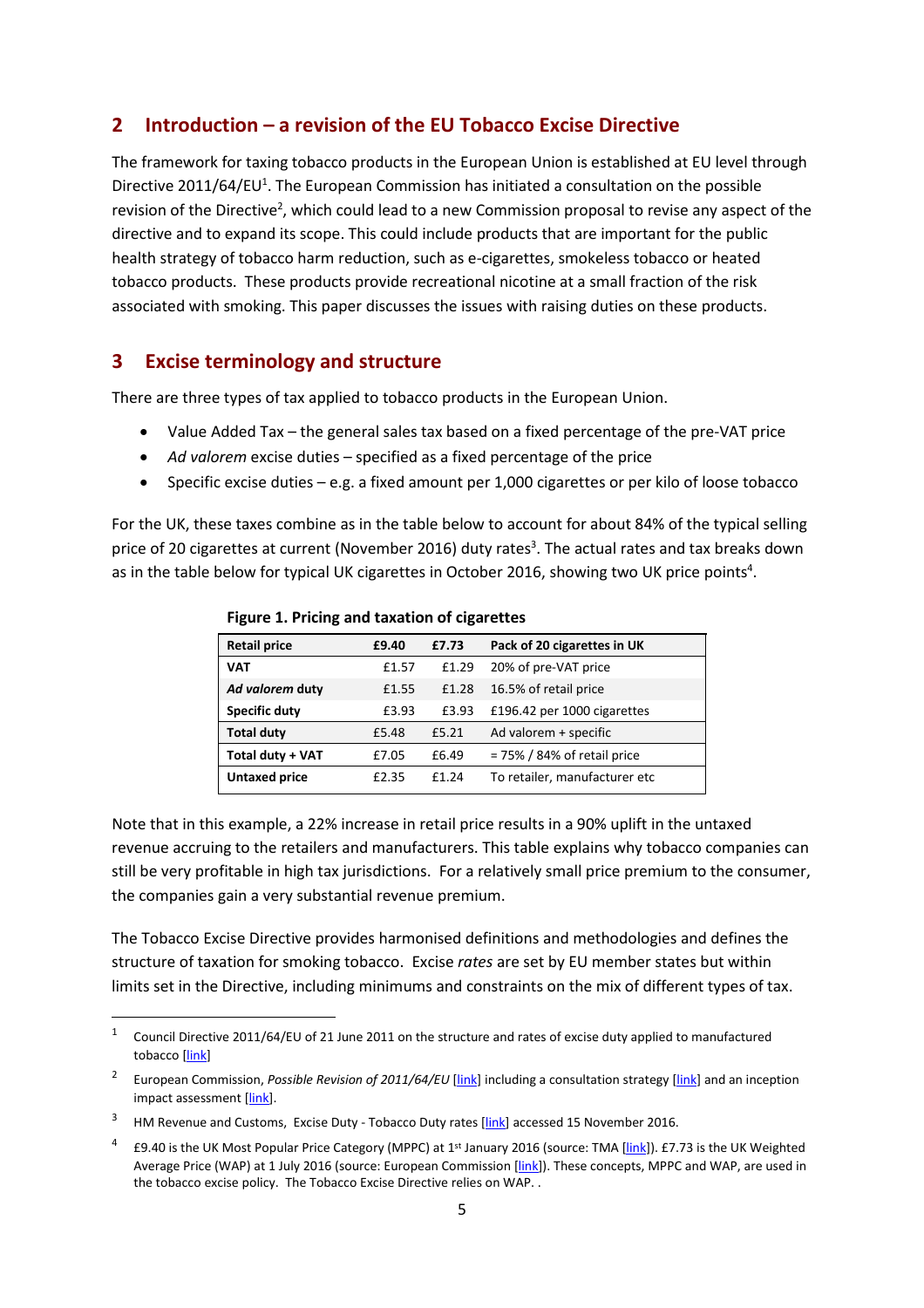# **4 Low risk tobacco and nicotine products**

Although the Tobacco Excise Directive only cover smoking tobacco at this stage, a new category of low-risk consumer alternatives to cigarette smoking is emerging and may be considered for possible inclusion in a revised directive. This category broadly consists of four sub-categories:

1. **Vapour products.** These products use electrical heat applied to a flavoured nicotine 'e-liquid' to create an inhalable vapour aerosol. These products include e-cigarettes, personal vapourisers, eshisha and come in hundreds of device designs and many thousand liquid options. The liquids may be sold as integral to the device or the device and liquid may be sold separately. Not all eliquids contain nicotine and not all 'vaping' involves nicotine use. Major reviews of e-cigarette safety5 <sup>6</sup> <sup>7</sup> give confidence that risks are likely to be *at least 95% lower than smoking* – a view recently endorsed by the government agency Public Health England<sup>8</sup>. At present, there is no *evidence* suggesting that e-cigarettes are a cause of any serious disease, so even the 5% residual risk is an allowance for unknowns. The most recent authoritative statement is from the Royal College of Physicians<sup>9</sup>:

*Although it is not possible to precisely quantify the long-term health risks associated with ecigarettes, the available data suggests that they are unlikely to exceed 5% of those associated with smoked tobacco products, and may well be substantially lower than this figure". (Section 5.5 Page 87)* 

2. **Heated tobacco products**. These products use electrical heat applied to a slug of tobacco to create a vapour, but without reaching the temperature required to cause combustion. An inhalable vapour is created with tobacco flavours and nicotine. These products are relatively new in a form acceptable to consumers, but the experimental data published so far by the manufacturers suggests these products are likely to offer reduced toxic exposures of at least 90% relative to smoking<sup>10 11 12 13 14</sup>.

<sup>10</sup> Gilchrist M. Heat-not-Burn Products: Scientific Assessment of Risk Reduction. Presentation to Global Tobacco and Nicotine Forum, Phillip Morris International, September 2015. [\[link\]](https://www.pmiscience.com/library/heat-not-burn-products-scientific-assessment-risk-reduction-0)

<sup>12</sup> Gonzalez Suarez, I., F. Martin, D. Marescotti, et al (2016). In vitro systems toxicology assessment of a candidate modified risk tobacco product shows reduced toxicity compared to a conventional cigarette. Chemical Research in Toxicology 29(1): 3-18. [\[link\]](http://pubs.acs.org/doi/abs/10.1021/acs.chemrestox.5b00321)

 <sup>5</sup> Burstyn I. Peering through the mist: systematic review of what the chemistry of contaminants in electronic cigarettes tells us about health risks, *BMC Public Health* 2014;**14**:18*.* [\[Link\]](http://www.biomedcentral.com/1471-2458/14/18/abstract)

<sup>6</sup> Farsalinos KE, Polosa R. Safety evaluation and risk assessment of electronic cigarettes as tobacco cigarette substitutes: a systematic review. *Therapeutic Advances in Drug Safety* 2014;**5**:67–86. [\[Link](http://taw.sagepub.com/lookup/doi/10.1177/2042098614524430) ]

Hajek P, Etter J-F, Benowitz N, Eissenberg T, McRobbie H. Electronic cigarettes: review of use, content, safety, effects on smokers and potential for harm and benefit. Addiction [Internet]. 2014 Aug 31 [\[link\]](http://www.ncbi.nlm.nih.gov/pubmed/25078252)

<sup>8</sup> Public Health England. E-cigarettes around 95% less harmful than tobacco estimates landmark review**.** [\[link\]](https://www.gov.uk/government/news/e-cigarettes-around-95-less-harmful-than-tobacco-estimates-landmark-review) E-cigarettes: an evidence update [\[link\]](https://www.gov.uk/government/publications/e-cigarettes-an-evidence-update) 19 August 2015.

<sup>&</sup>lt;sup>9</sup> Royal College of Physicians (London), *Nicotine without smoke: tobacco harm reduction*. 28 April 2016 [\[link\]](https://www.rcplondon.ac.uk/projects/outputs/nicotine-without-smoke-tobacco-harm-reduction-0)

 $11$  Lüdicke, F., G. Baker, J. Magnette, P. et al (2016). Reduced exposure to harmful and potentially harmful smoke constituents with the Tobacco Heating System 2.1. Nicotine and Tobacco Research (2016) [\[link\]](http://ntr.oxfordjournals.org/content/early/2016/07/01/ntr.ntw164.abstract?keyty).

<sup>&</sup>lt;sup>13</sup> British American Tobacco, Controlled aerosol release to heat tobacco: product operation and aerosol chemistry assessment. Poster presentation SRNT March 2016, Chicago. [\[link\]](http://www.bat-science.com/groupms/sites/BAT_9GVJXS.nsf/vwPagesWebLive/DOA7MJCN/$FILE/SRNT_SP_2016_(2).pdf?openelement)

<sup>&</sup>lt;sup>14</sup> British American Tobacco, Hybrid Device Delivers Tobacco Flavours with E-cig Like Vapor, 6 March 2016 [link]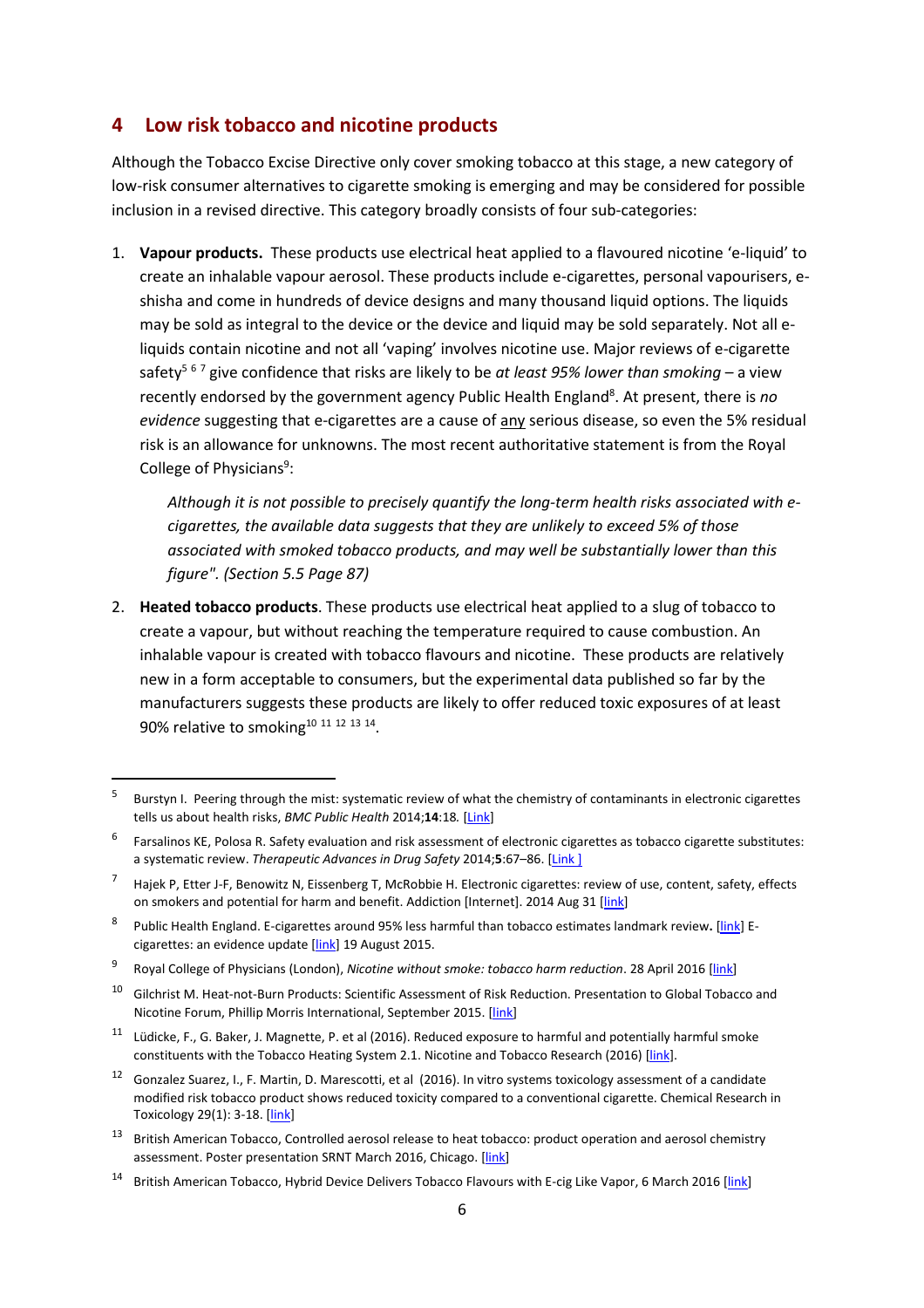- 3. **Smokeless tobacco products**. These tobacco products are generally placed in the mouth to be sucked or chewed or, less commonly, up the nose. Nicotine enters the blood through oral or nasal mucosa. These products create much lower risks to human health than smoking, and this effect has been most thoroughly documented in the case of snus<sup>15</sup>. Although these products have been available for years, their positive impact on public health has been only recently accepted, notably through the experience of Sweden, where the lowest rates of smoking in Europe have been achieved<sup>16</sup> and the lowest rates of main tobacco related diseases are found in men because of snus use<sup>17</sup>. Though snus is banned in the EU outside Sweden, it is a 'proof of concept' that low risk smoke-free nicotine products have potential to make major health gains.
- 4. **Novel nicotine products**. These products may include inhalers, synthetic snus, tobacco lozenges, thin dissolvable nicotine films, liquids or variants on nicotine replacement therapy.



#### **Figure 2. Categories of low-risk recreational nicotine products**

They have one common defining characteristic – they do not involve combustion and are 'smokefree'. The absence of combustion of organic material and the creation of smoke has attracted interest in their potential role as a harm reduction strategy that would reduce the burden of disease arising from smoking.

# **5 Balancing public health, revenue raising and administrative cost**

There are strong reasons not to tax e-cigarettes at all and possibly to provide tax subsidies. However, the same is true of taxing employment (income tax) or investment (corporation tax).

 <sup>15</sup> Lee PN. Epidemiological evidence relating snus to health - an updated review based on recent publications. *Harm Reduct J*. England; 2013;10(1):36. [\[link\]](https://www.ncbi.nlm.nih.gov/pmc/articles/PMC4029226/)

<sup>16</sup> European Commission. Eurobarometer Special Survey 429: Attitudes of Europeans towards Tobacco and Electronic Cigarettes. 2015. [\[link\]](http://ec.europa.eu/public_opinion/archives/ebs/ebs_429_en.pdf)

<sup>&</sup>lt;sup>17</sup> Ramström L, Wikmans T. Mortality attributable to tobacco among men in Sweden and other European countries: an analysis of data in a WHO report. *Tob Induc Dis*. 2014 Jan;12(1):14. [\[link\]](https://www.ncbi.nlm.nih.gov/pmc/articles/PMC4154048/?tool=pmcentrez)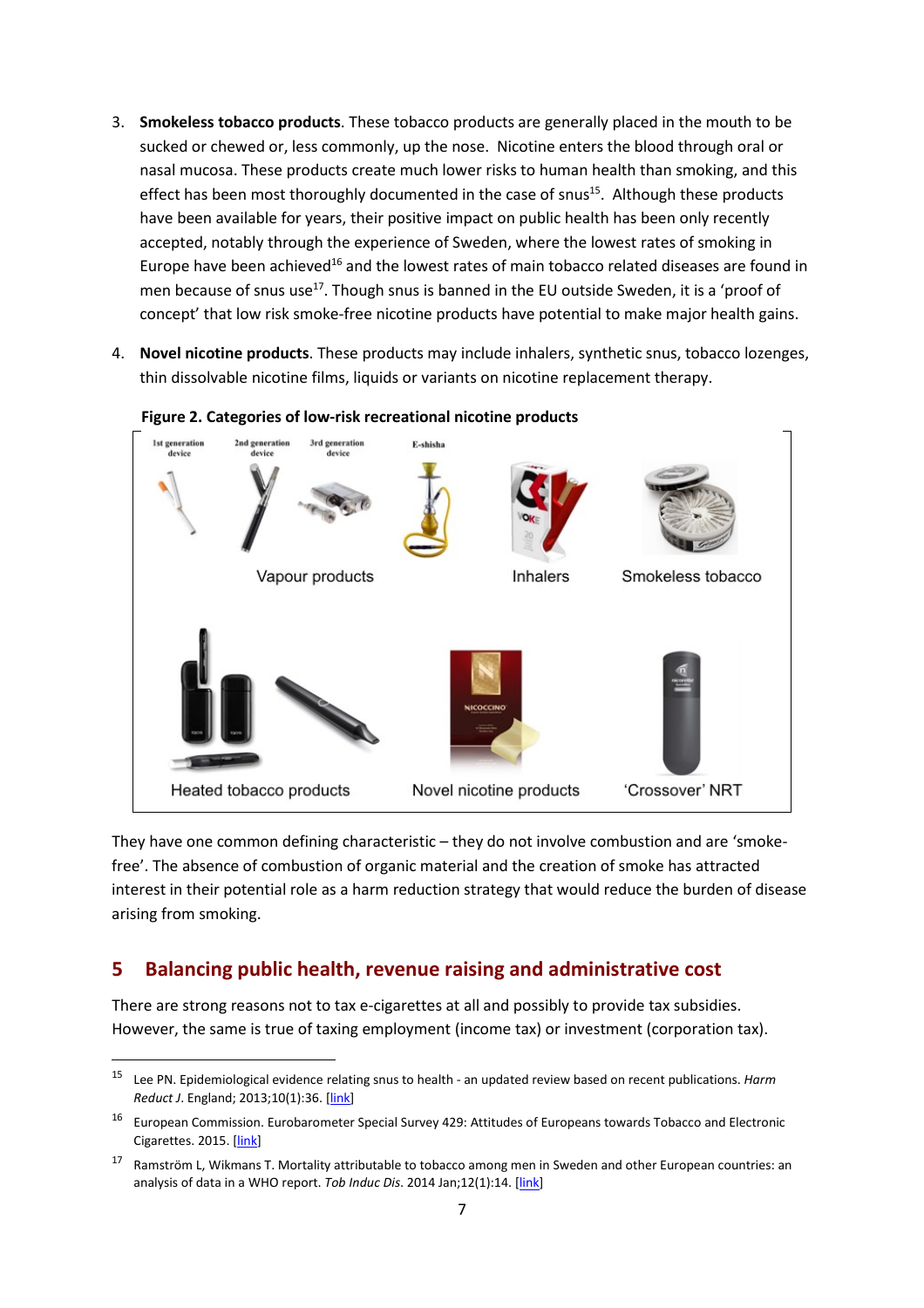Tobacco excise is a significant revenue base for governments (£9.5 billion for the UK, about 1.4% of public sector current receipts in 2015-16, with a further approximately £2.6 billion in VAT). Governments need to raise revenue (£678 billion annually in the UK) and they approach this task roughly as described by Louis XIV'S Finance Minister, Jean-Baptiste Colbert (1619-1683):

*the art of taxation consists in so plucking the goose as to obtain the largest possible amount of feathers with the smallest possible amount of hissing*

Governments are looking for tax bases that cause the least 'hissing', hence their attraction to 'sin taxes' on tobacco, alcohol and gambling. Any argument against applying excise duties must be made recognising the expediency that lies behind tax policy and show that taxing low risk nicotine products would create adverse trade-offs between competing government objectives.

More formally, governments are likely to approach taxation of such products with three objectives in mind: raising revenue; public health impact; cost of administration. This was articulated, for example, in the European Union approach in Economic Council conclusion for March 2016<sup>18</sup>.

*12. UNDERSCORES that, in this context, a solution for excise taxation of e-cigarettes, heated tobacco, other novel tobacco products and, where relevant, of products related to tobacco products, needs to be practical and foresighted, and strike the right balance between the revenue, expenses of tax administration and public health objectives.*

This three-way balancing act is a reasonable framework for testing the viability of different approaches to taxation of smoke-free products taxation.

# **6 Guiding principles from the European Union treaties**

The European Union has several relevant principles embedded in the Treaties<sup>19</sup> that should inform European Union policymakers in this field.

1. **Health protection objective.** All European Union policies, including taxation and the internal market, should be defined and implemented with a view to a high level of health protection. Article 168 of the Treaty on the Functioning of the European Union enshrines this principle<sup>20</sup>.

*A high level of human health protection shall be ensured in the definition and implementation of all Union policies and activities.* 

2. **Proportionality**. The principle of proportionality is relevant to the Tobacco Excise Directive<sup>21</sup>

*Under the principle of proportionality, the content and form of Union action shall not exceed what is necessary to achieve the objectives of the Treaties.*

 $18$  European Union, Council conclusions on the structure and rates of excise duty applied to manufactured tobacco, Press release 109/16 8 March 2016 paragraph 12 [\[link\]](http://www.consilium.europa.eu/en/press/press-releases/2016/03/08-ecofin-conclusions-structure-rates-manufactured-tobacco/)

<sup>&</sup>lt;sup>19</sup> 'The Treaties' refers to th[e Treaty on European Union](http://eur-lex.europa.eu/LexUriServ/LexUriServ.do?uri=OJ:C:2010:083:0047:020:en:PDF) (TEU) and th[e Treaty on the Functioning of the European Union](http://eur-lex.europa.eu/LexUriServ/LexUriServ.do?uri=OJ:C:2010:083:0047:0200:en:PDF) (TFEU) and thei[r Protocols](http://eur-lex.europa.eu/LexUriServ/LexUriServ.do?uri=OJ:C:2010:083:0201:0328:EN:PDF)

<sup>&</sup>lt;sup>20</sup> TFEU Article 168 [\[link\]](http://eur-lex.europa.eu/LexUriServ/LexUriServ.do?uri=CELEX:12008E168:EN:HTML)

<sup>&</sup>lt;sup>21</sup> Treaty on European Union Article 5.4. [\[link\]](http://eur-lex.europa.eu/legal-content/EN/TXT/?uri=CELEX:12012M/TXT)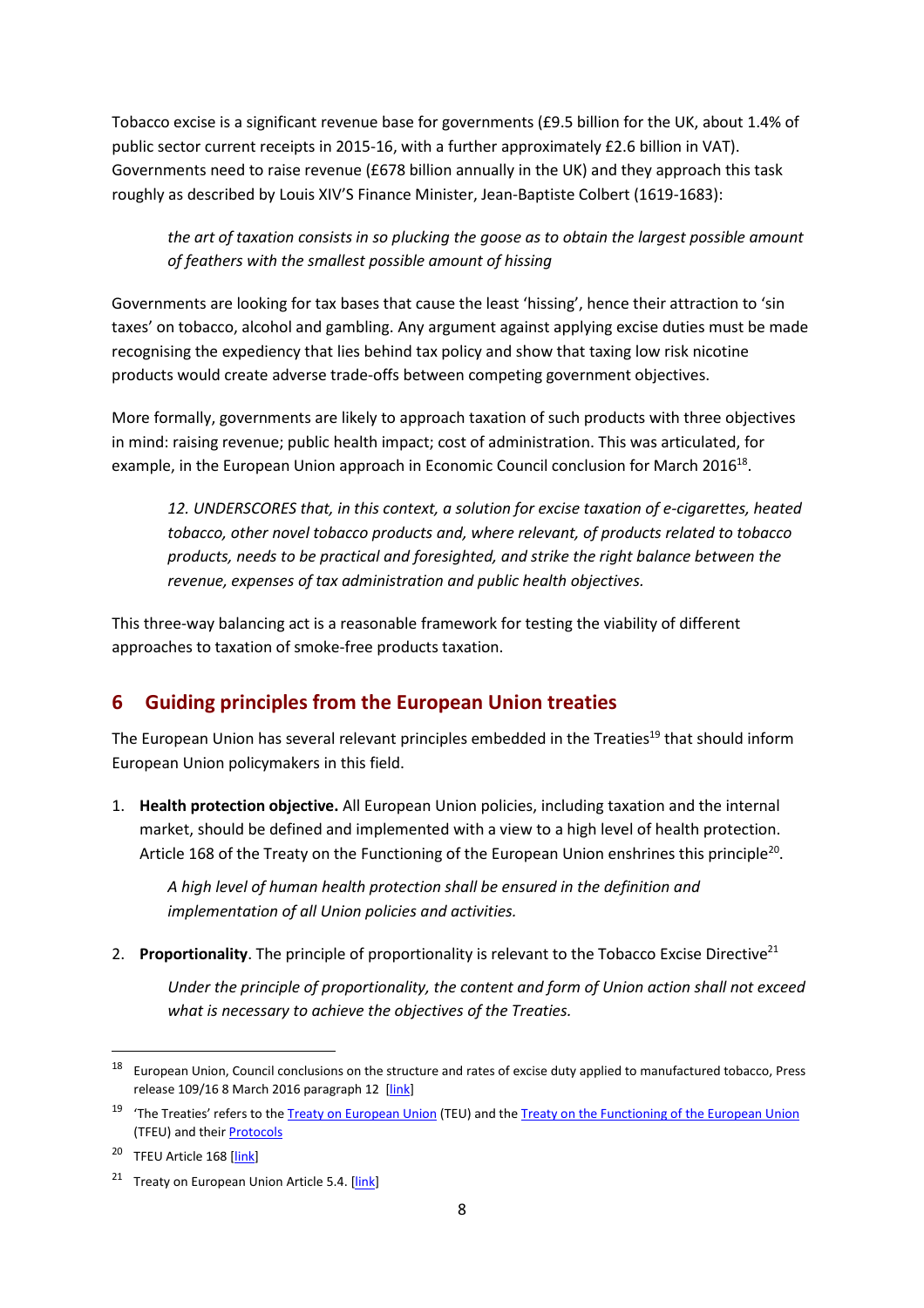Note that revenue raising is not an objective of the EU treaties – that is a matter for member states. The relevant European Union treaty objective is the development of the internal market with a high level of health protection. Under the principle of proportionality combined with the public health objective, the excise treatment should reflect relative risk to health, which is 90- 100% lower than smoking tobacco for these smoke-free products, and should also reflect the health benefit that arises from reducing smoking. Cigarettes are heavily taxed (75% or more of the retail price in the UK) but this reflects in part their unique harmfulness. Smoke-free products cause minimal harm and prevent smoking-related harm. For this reason, they should attract zero or very low taxation, or even tax breaks.

3. **Non-discrimination or 'equal treatment'**. The principle of non-discrimination, as articulated by the Court of Justice and universally applied in European Union policy-making is as follows<sup>22</sup>:

*… the principle of equal treatment or non-discrimination requires that comparable situations must not be treated differently and that different situations must not be treated in the same way unless such treatment is objectively justified.* (emphasis added)

The situations with smoke-free nicotine products and smoked tobacco are very different, and it follows that they *must* be treated differently under this principle. The major difference is the risk to health, which is an important consideration in the development of the internal market, as noted in 1 above. There is a broad consensus that these products will be much less risky than smoking. The most authoritative assessment to date has been by the Royal College of Physicians, which concentrated on vapour products $23$ :

*Although it is not possible to precisely quantify the long-term health risks associated with ecigarettes, the available data suggest that they are unlikely to exceed 5% of those associated with smoked tobacco products, and may well be substantially lower than this figure*". (Section 5.5 page 87)

The situation for all non-combustible products, including smokeless and heated tobacco products, is very different to smoked products. Under the principle of non-discrimination, it is not only acceptable to treat such products with dramatically different risk profiles differently, *it is a requirement.* Any inclusion of low risk products in a revised Tobacco Excise Directive should respect this principle.

4. **Subsidiarity and harmonisation**: is action justified to harmonise at EU level? Both the Tobacco Excise Directive (2011/68/EU) and Tobacco Products Directive (2014/40/EU) allows for major differences in the treatment of e-cigarettes at national level. If there is any harmonisation of excise, it should be based on harmonising *tax design*, not tax rates. It should always include the option to have zero rates and a mandatory *maximum* rate for low-risk smoke-free products to preserve a differential with smoked tobacco as discussed under 'non-discrimination' above.

 <sup>22</sup> [Case 304/01 Sept 2004](http://eur-lex.europa.eu/LexUriServ/LexUriServ.do?uri=CELEX:62001CJ0304:EN:HTML) *Spain v European Commission* para 31

<sup>&</sup>lt;sup>23</sup> Royal College of Physicians (London), Nicotine without smoke: tobacco harm reduction, 28 April 2016 [\[link\]](https://www.rcplondon.ac.uk/projects/outputs/nicotine-without-smoke-tobacco-harm-reduction-0)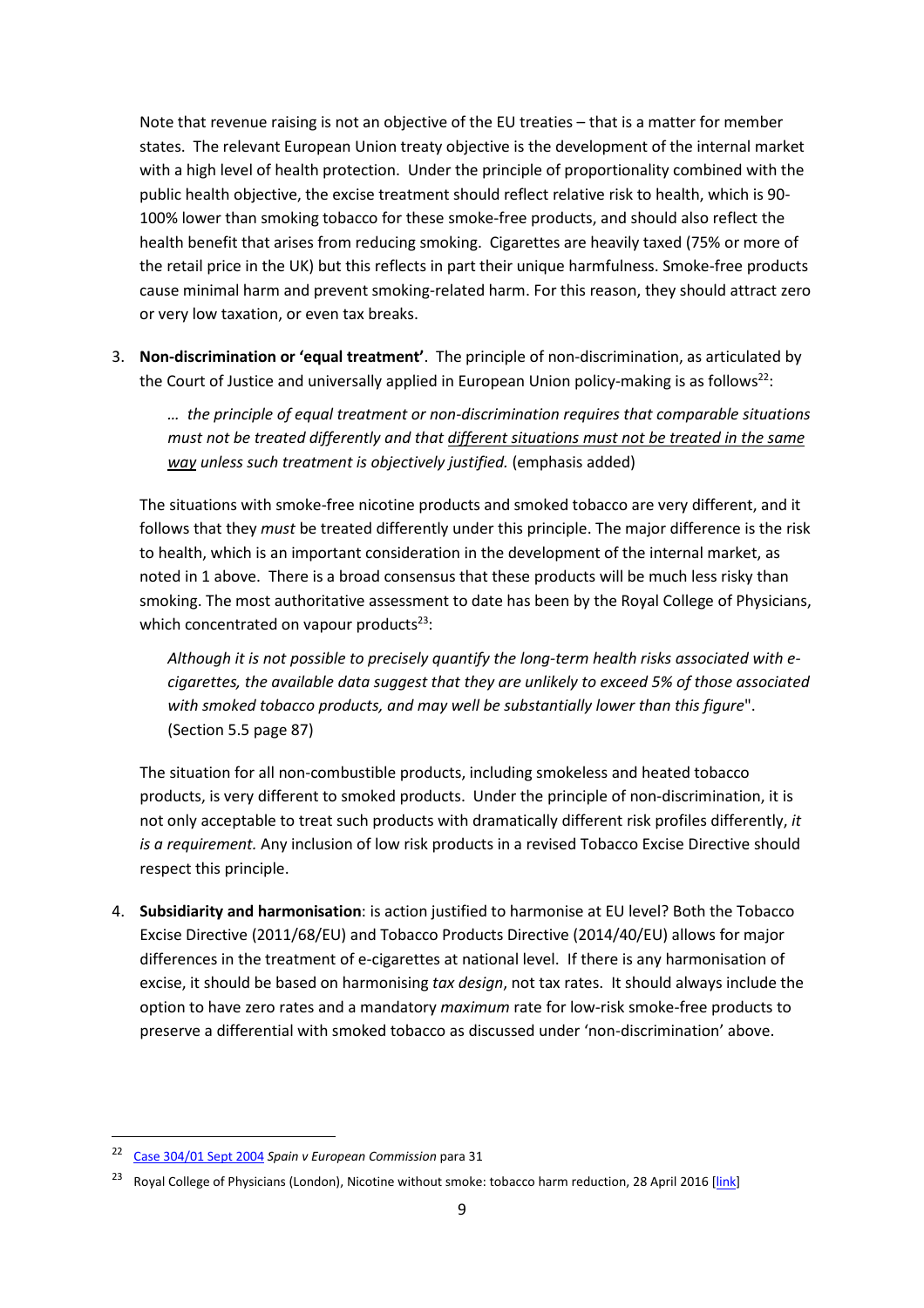# **7 Key differences between cigarettes and vapour products**

It will be challenging to raise duties on vapour products efficiently, especially over the longer term as manufacturers and consumers adapt. There are several important differences between vapour products and cigarettes that greatly increase complexity and allow scope for avoiding duties.

| <b>Cigarettes</b>                                                                                   | <b>Vapour products</b>                                                                                 |
|-----------------------------------------------------------------------------------------------------|--------------------------------------------------------------------------------------------------------|
| Nicotine, tobacco, flavour and cigarette are                                                        | Device, nicotine, diluent liquid, flavouring may be                                                    |
| indivisible                                                                                         | sold together or separately                                                                            |
| Tobacco industry broadly compliant and uses tax                                                     | Vapour industry sees excise as a burden and                                                            |
| to raise underlying prices                                                                          | threat                                                                                                 |
| Inelastic demand - nicotine dependence has                                                          | More elastic demand and possible price                                                                 |
| allowed prices to rise with incomes                                                                 | sensitivity at point of switching                                                                      |
| Small number of experienced producers familiar                                                      | Large number of producers including many SMEs                                                          |
| with excise regime, bonding etc                                                                     | with high rate of entry/exit                                                                           |
| Homogenous product                                                                                  | Highly diverse products [strengths, liquid<br>volumes, modularity of devices]                          |
| Stable product design                                                                               | Rapid pace of innovation including the capability<br>to innovate to minimise tax burden                |
| Fewer behaviour change options - down-trading,<br>switching to hand-rolled, black market, quitting. | Many behaviour change options - moving to<br>open system, DIY mixing, change strength /<br>volume mix. |
| Little internet trade available direct to consumers                                                 | Internet trade established - small high value                                                          |
| and relatively bulky packaging                                                                      | package (e.g. of concentrated nicotine)                                                                |
| Little interaction between users through social                                                     | Powerful social networks that will share                                                               |
| networks                                                                                            | knowledge and tax-avoiding strategies                                                                  |
| Very harmful to health                                                                              | Likely to be at least 95% less risky than smoking<br>cigarettes and probably much lower than that.     |

|  |  | Figure 3. Comparison of cigarette and vapour products |  |
|--|--|-------------------------------------------------------|--|
|  |  |                                                       |  |

These differences should alert policy-makers to the risk of 'policy by analogy' or simply assuming that what can be done with cigarettes can be translated to vapour products. They are likely to greatly increase the complexity and administrative costs of revenue collection, drive tax-avoiding innovation by producers and consumers, and make recourse to illicit trade more straightforward.

The UK market has been moving steadily towards use of the more complicated disaggregated devices and liquids, which now dominate the market, as shown in the figure below and this will make the application of duties much more complicated in future.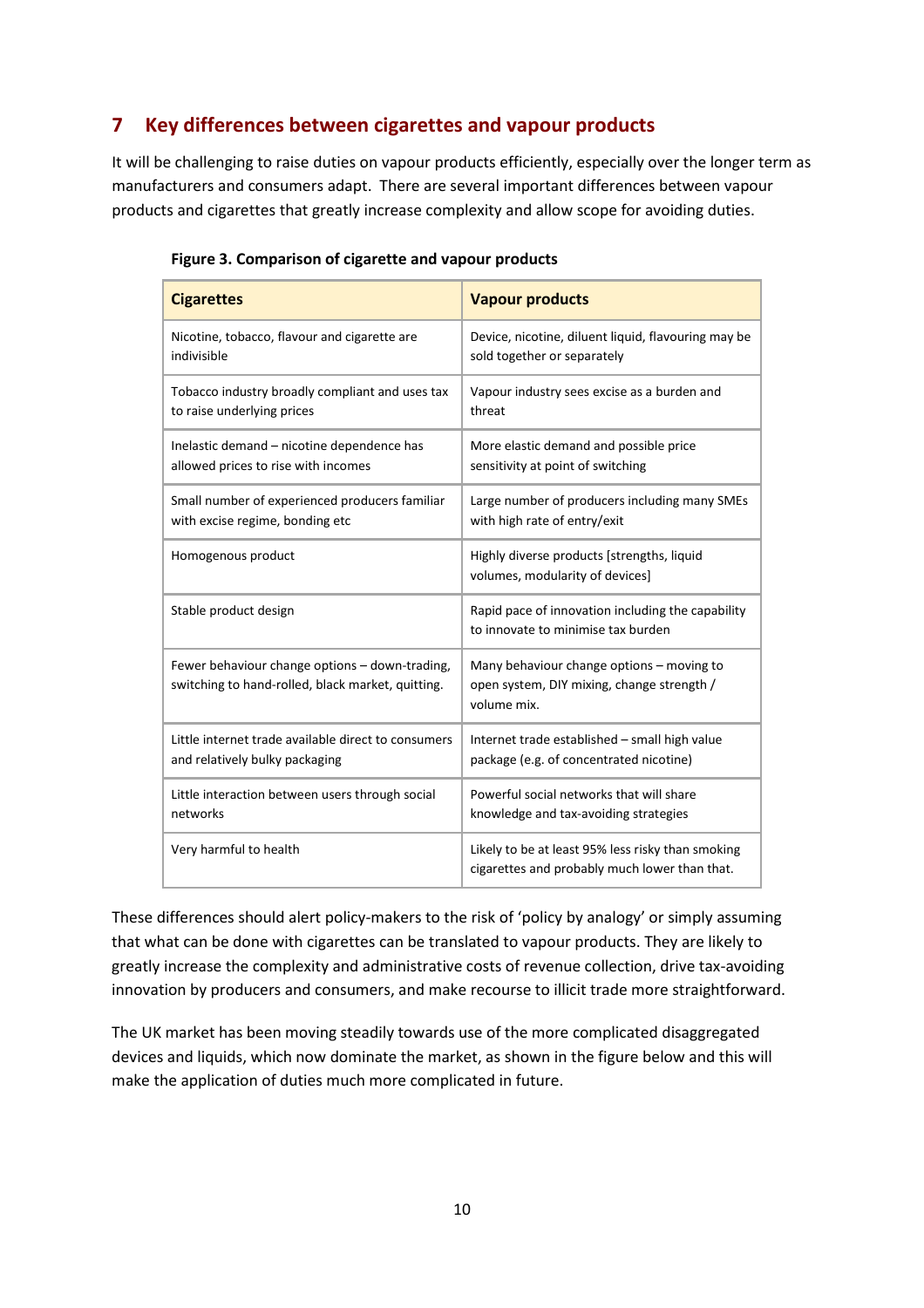

<span id="page-10-0"></span>**Figure 4. Type of electronic cigarette used most often nowadays**

Source: Action on Smoking and Health<sup>24</sup>

# **8 Tobacco excise policy and impact on public health**

The European Union treaties place weight on the functioning of the internal market with a high level of health protection. The intent of the treaties is summarised in the second recital of the Tobacco Excise Directive25:

*The Union's fiscal legislation on tobacco products needs to ensure the proper functioning of the internal market and, at the same time, a high level of health protection, as required by Article 168 of the Treaty on the Functioning of the European Union, bearing in mind that tobacco products can cause serious harm to health and that the Union is Party to the World Health Organization's Framework Convention on Tobacco Control (FCTC). Account should be taken of the situation prevailing for each of the various types of manufactured tobacco.*

The final sentence endorses a differentiated approach for tobacco products, and by implication any tobacco alternatives, within the scope of the directive.

The World Health Organisation (WHO) recently reflected this philosophy in its paper on Electronic Nicotine Delivery Systems (ENDS)<sup>26</sup>.

- *22. Price: The limited empirical research on the topic shows that:* 
	- *a. ENDS/ENNDS sales and prices have a strong inverse relation83;*
	- *b. ENDS/ENNDS and cigarettes are substitutes, with higher cigarette prices being associated*

<sup>&</sup>lt;sup>24</sup> Action on Smoking and Health (London). Use of electronic cigarettes (vapourisers) among adults in Great Britain, May 2016 [\[link\]](http://www.ash.org.uk/files/documents/ASH_891.pdf)

<sup>25</sup> Council Directive 2011/64/EU of 21 June 2011 on the structure and rates of excise duty applied to manufactured tobacco [\[link\]](http://eur-lex.europa.eu/legal-content/en/ALL/?uri=CELEX%3A32011L0064)

<sup>&</sup>lt;sup>26</sup> WHO, FCTC/COP/7/11: Electronic Nicotine Delivery Systems and Electronic Non-Nicotine Delivery Systems (ENDS/ENNDS), August 2016 [\[link\]](http://www.who.int/fctc/cop/cop7/FCTC_COP_7_11_EN.pdf)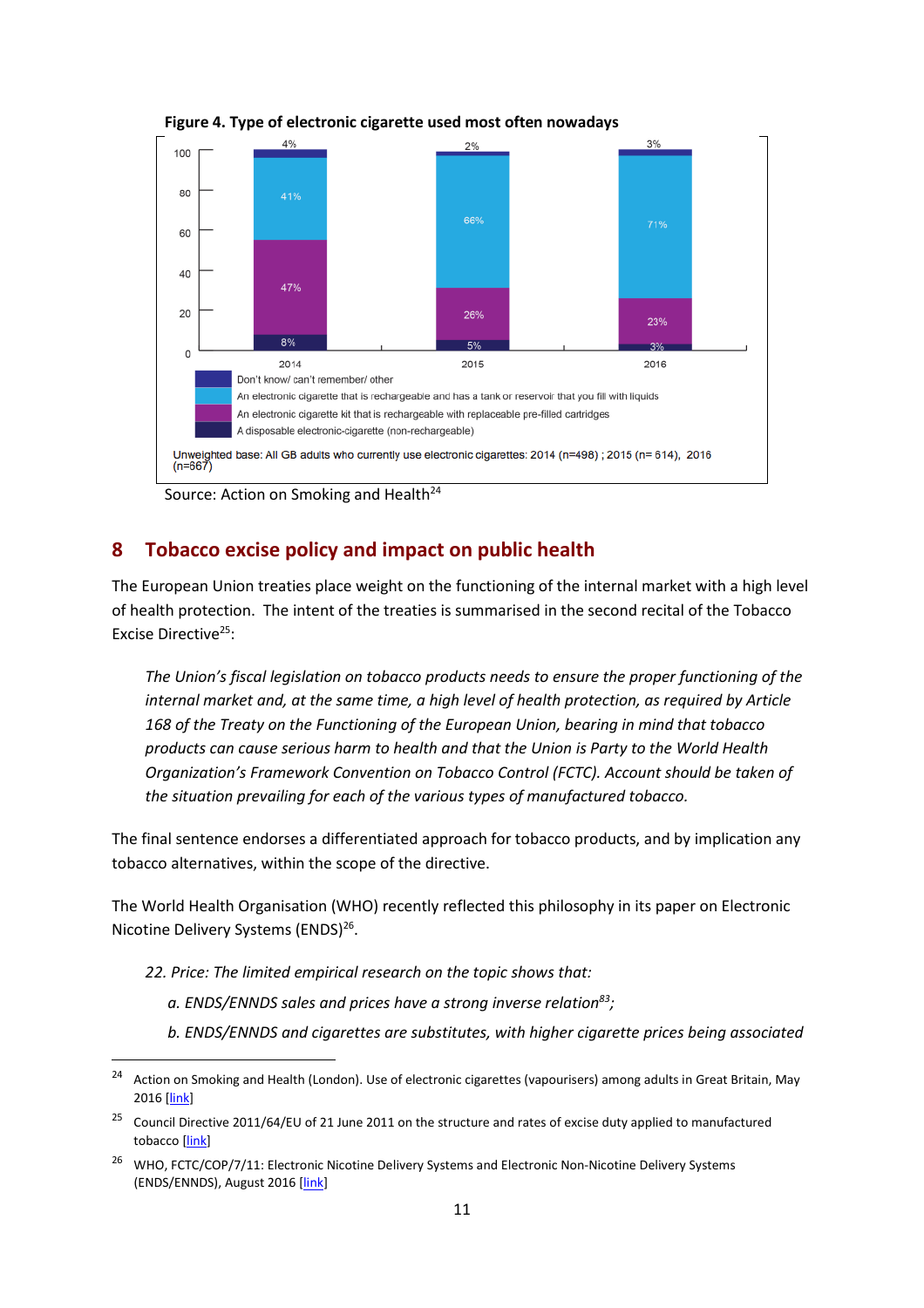with increased ENDS/ENNDS sales<sup>84</sup>. Therefore, differential tax policies based on product *type could lead to substitution between different types of ENDS/ENNDS and between ENDS/ENNDS and cigarettes85;* 

*c. Existing initial costs for a rechargeable ENDS/ENNDS devices and costs of disposable ENDS/ENNDS are generally higher than those of cigarettes86*.

The citations for this WHO statement provide some valuable context for EU policymakers:

- Referring to the relationship between e-cigarette price and e-cigarette demand: "*Estimated own price elasticities for disposable e-cigarettes centred around −1.2, while those for reusable ecigarettes were approximately −1.9. […] E-cigarette sales are very responsive to own price changes.*"27
- Referring to the relationship between e-cigarette price and e-cigarette demand in the six European Union countries studied: "*Based on static models, every 10% increase in e-cigarette prices is associated with a drop in e-cigarettes sales of approximately 8.2%, while based on dynamic models, the drop is 2.7% in the short run and 11.5% in the long run.*"28
- Referring to the relationship between cigarette prices and e-cigarette demand: *"The estimated cross-price elasticity is 4.55 and 3.6 in the static models, while the long-run multipliers in the dynamic models are 6.46 and 6.54. This implies that a 10% increase in regular cigarette prices is associated with about a 40% increase in e-cigarette sales based on static models and a 60% increase in the long run based on dynamic models. […] E-cigarettes and regular cigarettes are substitutes, with higher cigarette prices being associated with increased e-cigarette sales."*<sup>28</sup>
- Referring to the opportunity to use risk-related fiscal measures for health benefits: "*We believe that implementing differential taxes on nicotine-yielding products on the basis of degree of risk could substantially expedite the move away from cigarette smoking that has occurred during the past half-century, especially now that there are nicotine-yielding products that pose dramatically less danger than combustible tobacco products*."29
- Referring to the high upfront costs of e-cigarette use: "*Comparable units of combustible cigarettes cost less than disposable e-cigarettes in almost every country in the sample. While the e-liquids consumed in rechargeable e-cigarettes might cost less per comparable unit than combustible cigarettes, the initial cost to purchase a rechargeable e-cigarette presents a significant cost barrier to switching from smoking to vaping*". 30

These findings suggest great care should be taken in applying excise duties to e-cigarettes: the result could be a decline in demand and resulting increase in smoking and in ill-health. Alternatively, maintaining a significant difference in pricing could have highly beneficial health effects.

<sup>&</sup>lt;sup>27</sup> Huang J, Tauras J, Chaloupka F. The impact of price and tobacco control policies on the demand for electronic nicotine delivery systems. Tobacco Control. 2014;23(suppl 3):iii41-iii47. [\[link\]](http://tobaccocontrol.bmj.com/content/23/suppl_3/iii41.full) Citation 83 in the WHO paper.

<sup>&</sup>lt;sup>28</sup> Stoklosa M, Drope J, Chaloupka F. Prices and E-Cigarette Demand: Evidence From the European Union. Nicotine & Tobacco Research. 2016;:ntw109. [\[link\]](http://ntr.oxfordjournals.org/content/early/2016/04/16/ntr.ntw109) Citation 84 in the WHO paper.

<sup>&</sup>lt;sup>29</sup> Chaloupka F, Sweanor D, Warner K. Differential Taxes for Differential Risks — Toward Reduced Harm from NicotineYielding Products. New England Journal of Medicine. 2015;373(7):594-597. [\[link\]](http://www.nejm.org/doi/full/10.1056/NEJMp1505710) Citation 85 in the WHO paper.

<sup>&</sup>lt;sup>30</sup> Liber A, Drope J, Stoklosa M. Combustible cigarettes cost less to use than e-cigarettes: global evidence and tax policy implications. Tobacco Control. 2016;:tobaccocontrol-2015-052874. [\[link\]](http://tobaccocontrol.bmj.com/content/early/2016/03/16/tobaccocontrol-2015-052874.abstract) Citation 86 in the WHO paper.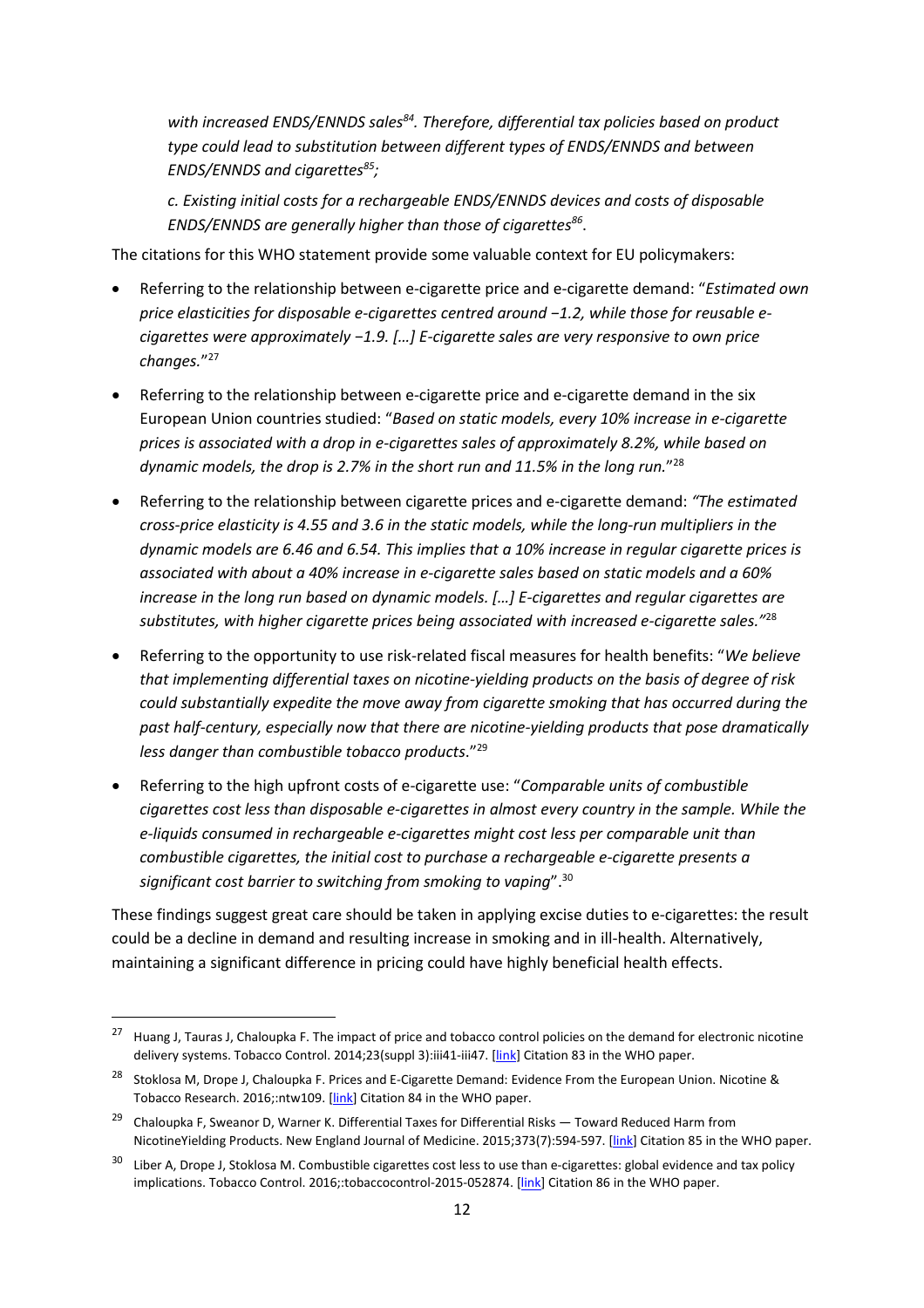# **9 The key public health distinction is** *combustible* **versus** *non-combustible*

The taxation of tobacco and nicotine products has the potential to reduce the disease and premature deaths associated with tobacco. Until now, the health focus has been on raising taxation to create incentives to reduce tobacco use. For a public health optimum, a revised directive should also create incentives to switch the type of tobacco and nicotine use to the less harmful products. This should be the centrepiece of any reform of the Directive.

From a *public health* point of view, the key distinction is between nicotine products designed for combustion and those that do not involve combustion. The differences in risk *within* the noncombustion category is small and matters far less than the difference in risk *between* combustible and non-combustible categories. The health risks of non-combustible products are all likely to be substantially (90-100%) lower than regular cigarette use – and for practical purposes the health impact may be characterised as approximately equivalent to quitting smoking.

The excise system can provide incentives for behaviour change by implementing a significant tax differential between combustible and non-combustible products, reflecting their respective risks $31$ . However, it should not try to incentivise behaviour change *within* these categories – from a public health perspective, what matters is choosing a non-combustible product that is sufficiently attractive to smokers to make a switch possible. The ideal overarching approach is therefore:

- **Combustible nicotine products:** excise duties set at a rate that deters uptake, incentivises switching to low-risk products rather than switching within the category and avoids excessive diversion to the black market. There should be little discrimination within the broad combustible category for equivalent patterns of use.
- **Non-combustion nicotine products:** low, zero or negative taxation<sup>32</sup> and little discrimination within the broad non-combustible category for equivalent patterns of use.

# **10 The economic value of quitting smoking is very high**

In its Impact assessment for the Tobacco Products Directive, the Department of Health estimates the average discounted value for the benefit of quitting smoking to £72,000 per successful quit arising from longer life<sup>33</sup>. The same assessment estimated loss of tobacco duty and net loss of VAT associated with quitting smoking at a present value of £11,000<sup>34</sup>. Note: these figures are not directly comparable. The value of longer life is a real welfare benefit but the lost excise is a *transfer* within the economy – the value lost by the Treasury is a gain to the quitter, which can be spent on

 $31$  Chaloupka FJ, Sweanor D, Warner KE. Differential Taxes for Different Risks - Toward Reduced Harm from Nicotine-Yielding Products. N Engl J Med. 2015 Aug 13;373(7):594–7. [\[link\]](http://www.nejm.org/doi/full/10.1056/NEJMp1505710)

 $32$  Medical nicotine products can attract a tax subsidy, for example nicotine replacement therapy (NRT – patches, gum inhalers) is sold with a reduced rate of VAT, 5% compared to the 20% standard rate, in the UK

<sup>33</sup> Department of Health (England). Impact Assessment for Tobacco Products Directive (TPD), April 2016 – paragraph 76 and Annex A. On average, each additional non-smoker will gain 1.2 life years (discounted). Each life-year gained is valued at £60,000 based upon studies of what members of the public are on average willing to spend to reduce their own mortality risk, or to improve their own health outcomes. [\[link\]](http://www.legislation.gov.uk/ukia/2016/109/pdfs/ukia_20160109_en.pdf)

<sup>&</sup>lt;sup>34</sup> Department of Health (England). Impact Assessment for Tobacco Products Directive (TPD), April 2016. Annex A page 72. [\[link\]](http://www.legislation.gov.uk/ukia/2016/109/pdfs/ukia_20160109_en.pdf)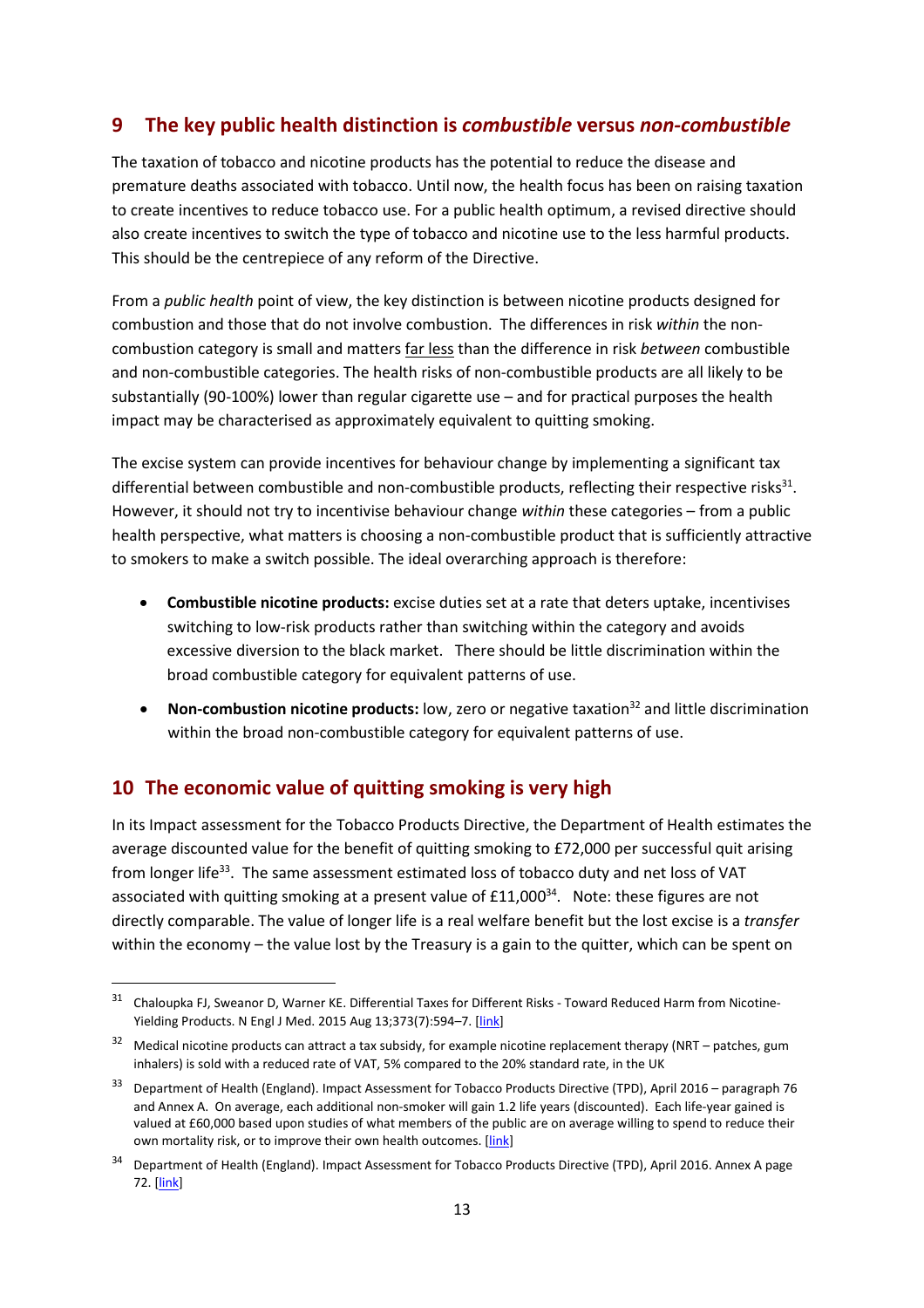other goods and services. However, they do give some basis for judging the costs and benefits of an excise regime that creates one more or one less smoker.

# **11 Tax revenue lost to quitting should be raised from other sources**

For the sake of comparison, this tax loss could be thought of as a form of public spending (i.e. a drain on the public finances but with a benefit to society). If that were the case, then it implies an extremely high benefit-cost ratio of 6.5 (72,000/11,000). In public sector value for money assessment would be considered "very high value for money" compared to other forms of public  $investment<sup>35</sup>$ .

What this means is that quitting smoking should be the policy priority even if the tobacco duty revenues are lost. It follows that a loss of tobacco revenue should not simply be addressed by taxing whatever is causing the quitting (that is likely to be the worst source of replacement revenue if it reduces quitting). It should be made up in one of two ways:

- By reducing spending on projects or programmes that have lower value for money. Almost everything else the government does has a benefit cost ratio below 6.5. For example, the High Speed Train 2 project (HS2) has a b/c ratio of only 1.8<sup>36</sup> - based on optimistic forecasts.
- By raising *other* taxes in a less damaging way that does not reduce the number of those quitting by switching to smoke-free nicotine products. There is no reason to seek out the most similarlooking tax base, any replacement should come from the next least distorting tax base.

# **12 Danger of excise on smoke-free products increasing smoking**

#### **12.1 Impact of rational economic response to excise duties**

If excise duties can incentivise beneficial switching with the range of nicotine products, it also follows that certain excise design choices could *disincentivise* such changes, or mean that they happen at a lower rate. In that case, there may be a detriment that is very large compared to the tax raised if switching or relapse behaviour is responsive to absolute prices or relative price of smoking and vaping. For example, a change in excise arrangements that caused just 1% of the UK's 860,000 former smokers who are current vapers to relapse to smoking would have a detriment of £620 million (8,600 x £72,000) associated with 'negative quitting'. Further costs would arise from smokers that do not quit in the future ('lost quitting'). The full cost-benefit analysis for excise raised on non-combustible products is thus highly sensitive to any increase it causes in combustible use.

#### **12.2 Signalling consequences of excise duties**

As well as influencing economic choices, tax policy conveys information signals. For example, most taxes of this nature are 'sin taxes' and convey a measure of official disapproval and a policy intent

<sup>&</sup>lt;sup>35</sup> Department of Transport (UK), Value for Money Assessments, accessed 11 October 2016. [\[link\]](https://www.gov.uk/government/uploads/system/uploads/attachment_data/file/255126/value-for-money-external.pdf) "Very high value for money" is defined as a benefit-cost ratio greater than 4.

<sup>&</sup>lt;sup>36</sup> The UK government's estimated benefit-cost ratio for phase one of the High Speed 2 (HS2) rail project is 1.7. See: High Speed 2 Outline Business Case, para 1.8 [\[link\]](https://www.gov.uk/government/uploads/system/uploads/attachment_data/file/286611/hs2-economic-case.pdf).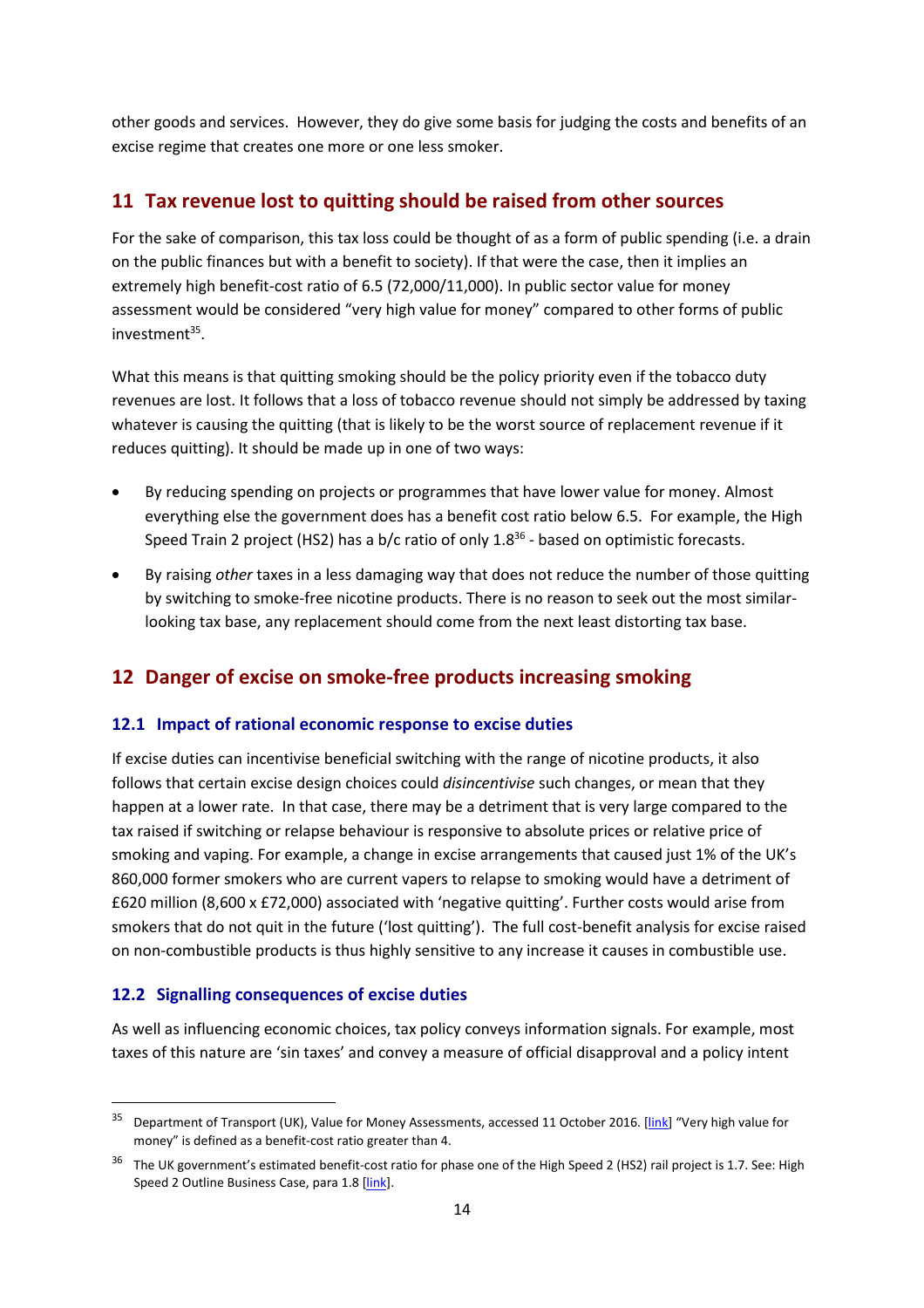to deter use or convey risks that are, in practice, not real. The behavioural consequences of such signalling are not well understood, but they may partly account for high price sensitivity and add to already dramatic misalignment of expert assessment and public perceptions of risk about these products<sup>37</sup>. Those already using the products are likely to see the imposition of excise duties as arbitrarily punishing what they consider, rightly, to be a virtuous and responsible choice to adopt an alternative to smoking for no real reason – and an exploitative assault on their own efforts to protect their own health and wellbeing.

#### **12.3 Should excise duties be applied to deter adolescent uptake?**

Some commentators propose that taxes should be applied to low-risk products to deter adolescent uptake<sup>38</sup>. The high entry costs of e-cigarettes already provide an adequate barrier to uptake by nonsmokers or adolescents. However, it is important to recognise that most adolescent vaping is among smokers39. If their uptake of e-cigarettes is an *alternative* to smoking, then the price deterrent may have a *negative* health effect. In these cases, the use of low risk smoke-free alternatives is beneficial.

#### **12.4 The importance of a credible impact assessment**

Before embarking on any excise initiatives with smoke-free nicotine products, the Commission and member states should undertake a full impact assessment, using modelling scenarios for price elasticities and cross elasticities, and consider potential behavioural and perception impacts.

# **13 The challenge of identifying a viable tax base for vapour products**

We consider the implications of four possible options for applying taxes to vapour products:

- 1. Variations in VAT rates
- 2. Ad valorem duties applied to products
- 3. Specific duty applied to volume of e-liquid
- 4. Specific duty applied to the mass of nicotine

#### **13.1 Using variations in the VAT rate – e-cigarettes and NRT**

One option to vary the taxation on smoke-free nicotine products would be to use the VAT system. At present, licensed medicinal nicotine replacement therapy (NRT) products attract a reduced rate of VAT in the UK and several other jurisdictions as part of an effort to promote smoking cessation.

**Medicines versus consumer products.** E-cigarettes and other smoke-free nicotine products are not medicines. The consumers of these products are not patients or in treatment. These products work for health because they are pleasurable alternatives to smoking that appeal to smokers, while dramatically reducing exposure to the toxins found in tobacco smoke. However, they do result in the same *desired outcome* that is used to justify the reduced VAT rate for NRT - smoking cessation and

<sup>&</sup>lt;sup>37</sup> See ASH briefing on e-cigarettes, May 2016 – table 6 & 7 [\[link\]](http://www.ash.org.uk/files/documents/ASH_891.pdf) Only 12% of GB adults correctly identify e-cigarettes as much less harmful than combustible cigarettes.

<sup>&</sup>lt;sup>38</sup> Chaloupka FJ, Sweanor D, Warner KE. Differential Taxes for Different Risks - Toward Reduced Harm from Nicotine-Yielding Products. N Engl J Med. 2015 Aug 13;373(7):594-7. [\[link\]](http://www.nejm.org/doi/full/10.1056/NEJMp1505710)

<sup>&</sup>lt;sup>39</sup> ASH Fact Sheet - Use of electronic cigarettes among children in Great Britain, October 2016 [\[link\]](http://www.ash.org.uk/files/documents/ASH_959.pdf)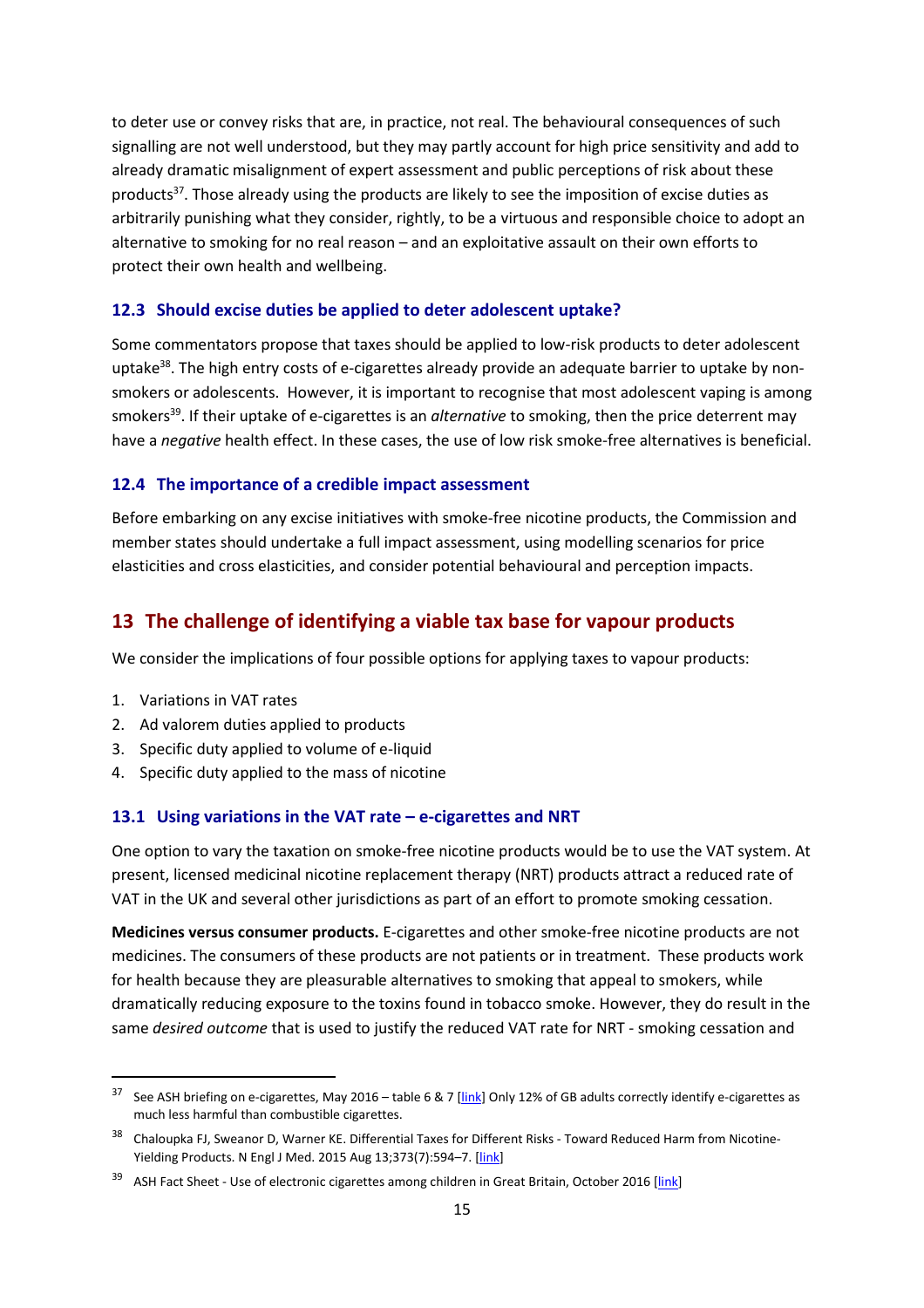related health improvements. It is therefore important to ensure there is no discrimination simply because one product is classified as a medicine and the other as consumer product. Tax breaks should be based on desirable outcomes, not an arbitrary difference in regulatory approval route.

**Basis for VAT variation.** The European Union VAT Directive<sup>40</sup> requires member states to impose a standard rate of VAT not less than 15%. For the UK, the standard rate is 20%. Article 98 of the VAT directive allows for two *reduced rates* to be applied, but only to those products or services that are listed in Annex III of the directive. There is no scope to *increase* VAT above the standard rate for a particular product. The only relevant item in Annex III is:

*(3) pharmaceutical products of a kind normally used for health care, prevention of illnesses and as treatment for medical and veterinary purposes, including products used for contraception and sanitary protection*

**Discriminatory treatment of NRT and e-cigarettes.** At present, nicotine replacement therapy (NRT) sold over the counter (OTC) attracts a reduced rate of VAT in many member states, reflecting its classification as a pharmaceutical. The reduced rate of 5% applies in the UK<sup>41</sup>. However, there is no evidence-based justification for this tax break. A study of the impact of NRT and e-cigarettes sold over the counter on smoking cessation showed that NRT was ineffective and e-cigarettes significantly improved success rates $42$ .

*People attempting to quit smoking without professional help are approximately 60% more likely to report succeeding if they use e-cigarettes than if they use willpower alone or over-thecounter nicotine replacement therapies such as patches or gum, reveals new research published in* Addiction*.*

**Discriminatory treatment of NRT and e-cigarettes should not be further aggravated.** If there is a rationale to provide NRT at a reduced VAT rate for smoking cessation purposes, then the same rational applies to e-cigarettes. However, for e-cigarettes the case is stronger because of evidence of a better impact than NRT sold OTC. A starting point for consideration of the appropriate treatment for vapour products in the Tobacco Excise Directive is that they are already over-taxed relative to NRT and subject to discriminatory tax treatment. This discriminatory position should not be further aggravated by adding excise duties to e-cigarettes.

### **13.2 Applying** *ad valorem* **duty**

The important issue of principle is that *ad valorem* duties penalise high quality, high-specification products and promote down-trading or seeking black market alternatives. However, regulators should be encouraging users to purchase high quality products or at least not penalising them for making that choice. The important practical issue with an *ad valorem* duty is what to apply it to. This becomes problematic because the products are not necessarily sold as integral units.

<sup>&</sup>lt;sup>40</sup> Council Directive 2006/112/EC of 28 November 2006 on the common system of value added tax [\[link\]](http://eur-lex.europa.eu/legal-content/EN/ALL/?uri=CELEX:32006L0112)

<sup>&</sup>lt;sup>41</sup> For UK see VAT Notice 701/57: health professionals and pharmaceutical products, 2014 – section 3.4 [\[link\]](https://www.gov.uk/government/publications/vat-notice-70157-health-professionals-and-pharmaceutical-products/vat-notice-70157-health-professionals-and-pharmaceutical-products). NRT and smoking cessation medications provided on prescription through GPs or Stop Smoking Services qualify for zero-rating.

<sup>&</sup>lt;sup>42</sup> Brown J, Beard E, Kotz D, Michie S, West R. Real-world effectiveness of e-cigarettes when used to aid smoking cessation: A cross-sectional population study. *Addiction*. 2014 May 20;109(9):1531–40. [\[link\]](https://www.ncbi.nlm.nih.gov/pmc/articles/PMC4171752/)[\[press release\]](http://eu.wiley.com/WileyCDA/PressRelease/pressReleaseId-110827.html)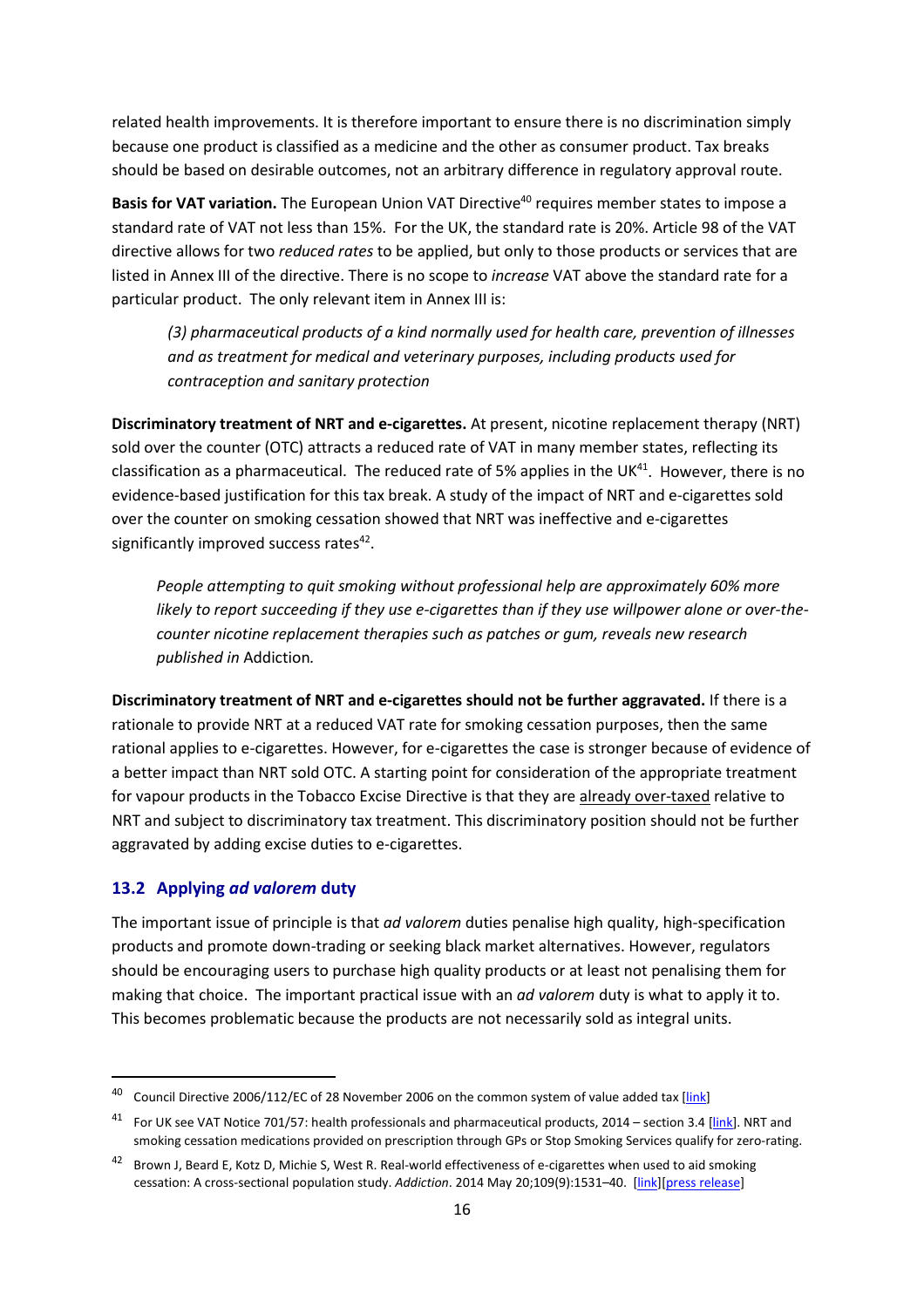Applying *ad valorem* duty could be quite straight-forward for integral products in which the nicotine liquid, flavourings, and devices are sold together (e.g.  $1<sup>st</sup>$  generation 'cig-a-likes') and the average unit price approximately reflects the full cost of using the product. These products most closely resemble cigarettes from a visual point of view, but also from a tax administration perspective. Like cigarettes, some cig-a-likes contain all the main components in a single-use disposable form.

However, this is not a promising option. Such fully integrated products are a minor part of the market (3% of users in 2016, se[e Figure 4](#page-10-0) above) and most vapers will migrate to using products where the components are sold separately – either a separate liquid and device, or increasingly, as 'mods' in which the battery and other components can be bought separately and assembled into a bespoke product.

The separation of device and liquids presents difficulties for administration of *ad valorem* duty. For the integral 'cig-a-like' products the cost of the liquid and device are combined in an average unit price. But for the products sold separately, the average cost of use is split between an upfront 'capital' outlay, which would be made infrequently but could be a significant cost, and a low-cost refill liquid purchased regularly. The dilemma is as follows:

- **Not applying** *ad valorem* **duties to vaping devices sold separately.** This would mean just increasing the price of the liquid. It would then be discriminatory to apply *ad valorem* duties to integrated products, where the device cost is effectively included in the unit price. This is because part of the selling price of integral products represents the cost of the device and battery. *Ad valorem* duty applied only to refills would also work against commercial models in which vendors sell a proprietary cartridge and amortise the up-front cost of the device over the first few months of cartridge sales (the 'razor-blade model') in which the cartridges carry part of the up-front device cost. This commercial model may be important in encouraging smokers to switch by spreading the up-front cost of a high-quality device over several refill purchases.
- **Applying** *ad valorem* **duties to vaping devices sold separately.** It is unlikely that this would work. There are no set prices for wide variety of devices on sale, so it would be difficult to enforce a regime that would be vulnerable to commercial models that avoided the tax by, for example, shifting the total cost of a purchase onto something outside the tax base – like a battery. The more sophisticated vaping devices are relatively infrequent purchases, so many users would purchase outside the tax jurisdiction and import for personal use. If different tax rates were adopted within the European Union, it may lead to intra-EU cross-border shopping. The extension of this would be growth in internet trade to the large well-constructed sites based in China. It is already the case that users buy the components separately as their products and patterns of use evolve. There are public health consequences: applying excise to the device would have the undesirable effect of increasing the initial outlay for a smoker to switch to a higher specification device – and therefore one that is more likely to be successful in helping smokers to quit smoking.

The case for applying *ad valorem* duties to cover *devices* is weak on practicality grounds and disincentivises quality, high-specification products. However, unless an attempt is made to raise excise tax on devices, any *ad valorem* tax would be discriminatory *within* the vapour category as some products are sold with the device integral or built into the cost of refill cartridges.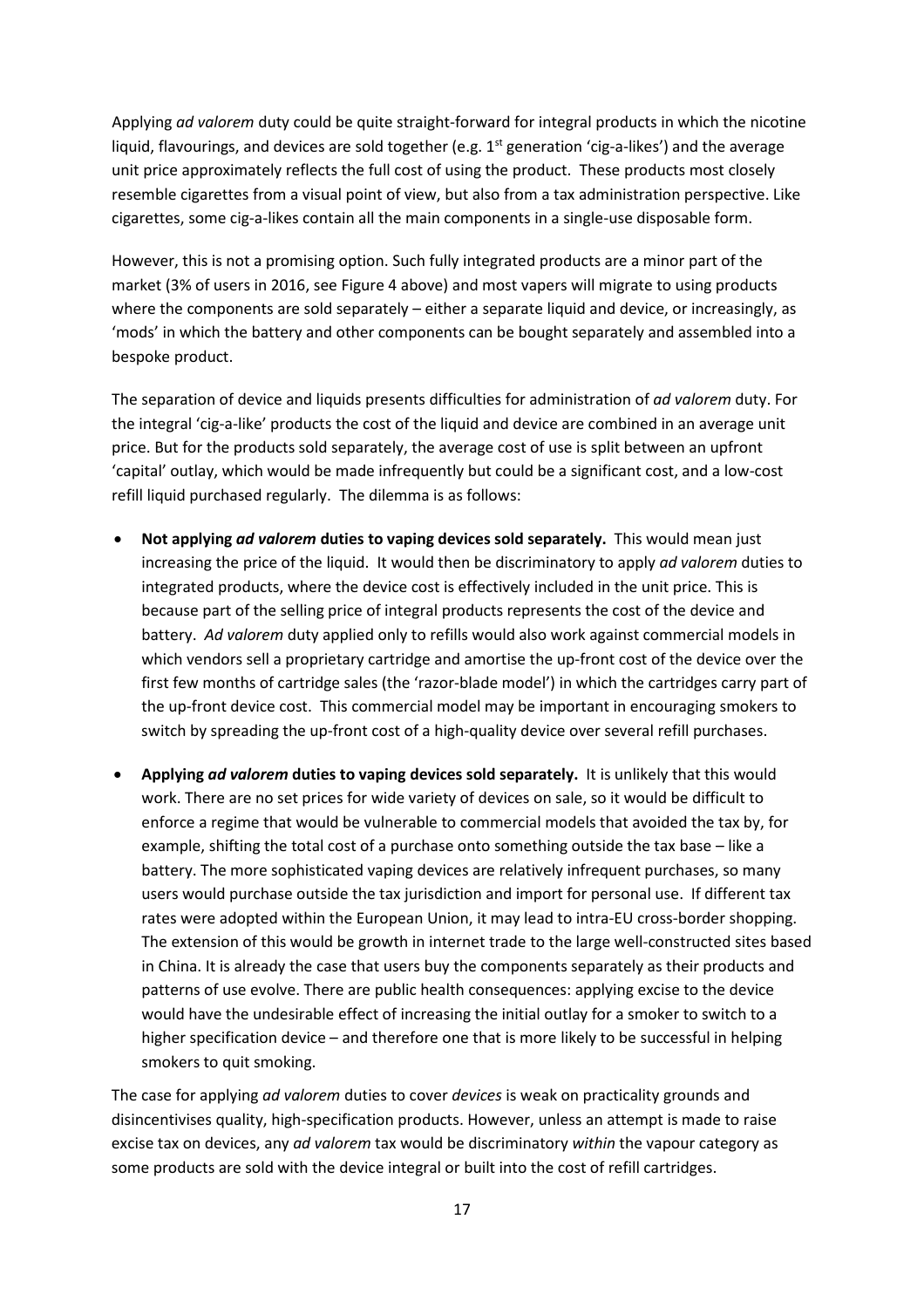#### **13.3 Applying specific duty base on the volume of e-liquid**

If specific duties are considered, there are two possible bases for applying excise, the volume of liquid sold and the quantity of nicotine sold. This section considers the approach of applying duty to the liquid volume and the next section considers the case for using nicotine mass as the tax base.

Taxing the volume of liquid is the most common approach so far. For example, in Italy, the excise duty has been set at €3.85/10ml for 2016.

Given the evolution of the industry towards open systems, this would present many challenges. Once again, the divisibility of the product creates much complexity and scope for gaming any excise regime. Liquids can be sold as prefilled e-cigarettes or pre-filled cartridges. But it is increasingly common to sell the liquid and the device separately. Furthermore, the liquids are themselves divisible into a diluent, nicotine and flavourings – each of which can be sold separately. There are several issues arising from applying excise to e-liquid volume:

- **Impracticality of taxing non-nicotine liquids.** It would be impractical to tax non-nicotine liquids as these are sold as bulk general purpose chemicals (propylene glycol and vegetal glycerine). Flavours are also sold separately and for different purposes, for example for food. Italy had initially imposed duty on non-nicotine liquids, but abandoned this in 2015.
- **Gaming by mixing.** Applying excise to liquid volume will incentivize sales of low volumes of nicotine concentrate (taxed) combined with non-nicotine liquid (not taxed) separately for subsequent mixing.
- **Excise-avoiding innovations**. It would incentivise product innovation that facilitates separate sale, as above, but with design to facilitate ease of mixing of liquid and nicotine concentrate.
- **Black market.** It would incentivise black market trade in high strength, but highly compact, nicotine liquids, at concentrations as high as 99.9% - far higher than the maximum 2% concentration deemed acceptable in the European Union under revised tobacco products directive. This could be mixed with non-nicotine liquid in the end-user market – either by final consumers or illicit on-sellers.
- **Small business impact.** Applying specific duties to liquid volumes would also make any enterprise that mixes liquids prior to sale to the consumer a 'tax point' – i.e. responsible for measurement and accounting, the operation of bonded facilities and payment to the exchequer. Established tobacco taxation is applied 'upstream' in the distribution chain, with the excise regime managed by a relatively small number of large entities (tobacco companies) at their bonded warehouses. Tobacco products do not significantly change once they leave the factory, so tax administration is concentrated in a small number of high volume facilities with high capability and long experience. In contrast, the e-liquids may change substantially right down to the retail point of sale, with some vape stores mixing liquids for consumers. This potentially brings many more businesses into a tax administration role with commensurate transaction and enforcement costs. Applying the duty to wholesalers will encourage sale of stronger liquids by wholesalers and subsequent dilution by retailers.
- **Behavioural impact**. Given consumers 'titrate' nicotine to achieve their preferred level in the body, users can either get their preferred dose from lower volumes of a high strength liquid or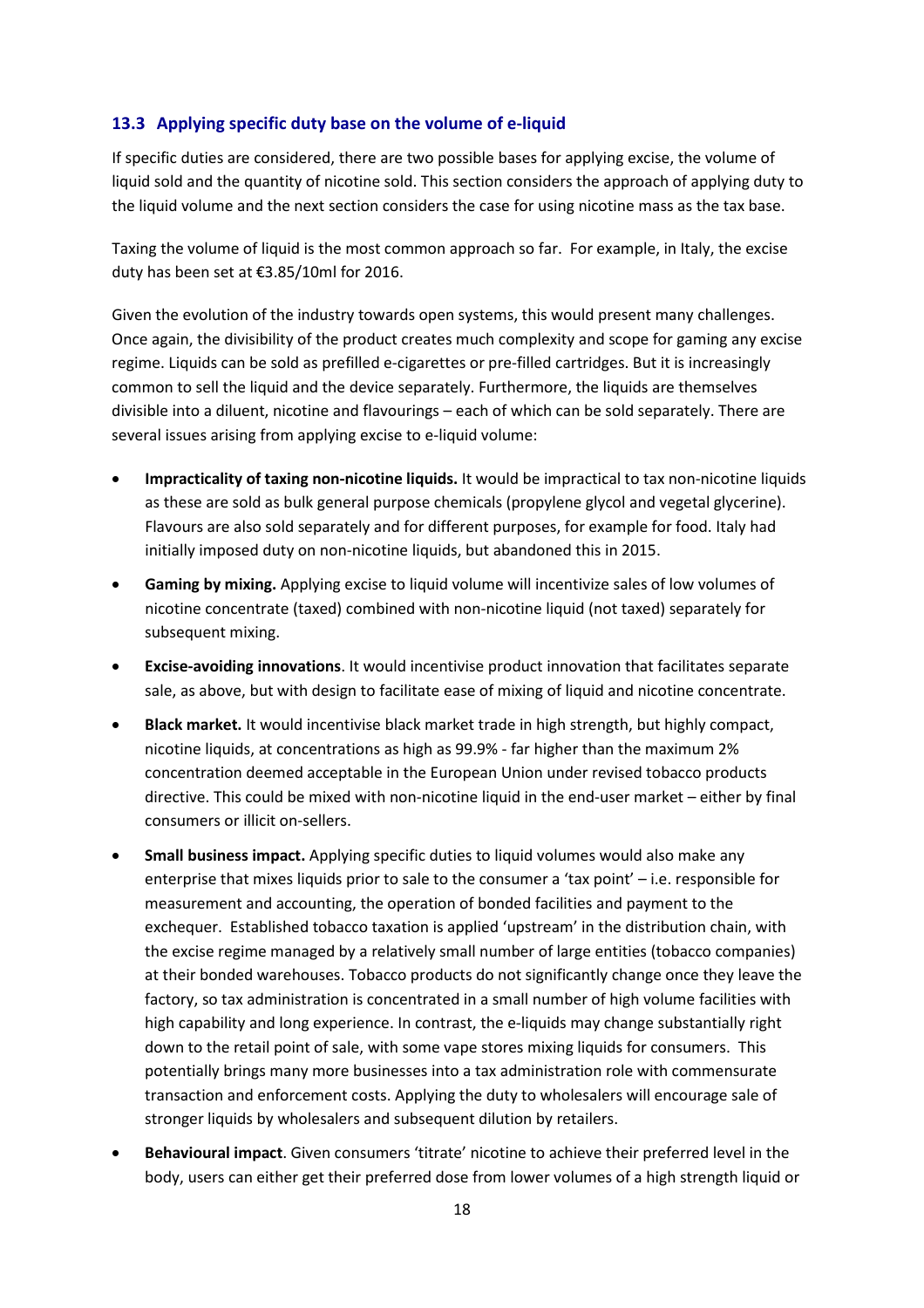higher volumes of a low strength liquid – for the same nicotine intake. Applying tax to the liquid volume may have a distorting effect on vaping behaviour, which has seen a trend towards vaping larger volumes of low-strength liquid.

#### **13.4 Applying specific duty based on the mass of nicotine**

Under this approach, the nicotine itself would be taxed. A 10ml bottle of 16mg/ml concentration would attract tax on 160mg of nicotine. The main advantage of this approach is that the nicotine can be taxed upstream in the supply chain as it is indivisible and the tax due does not vary with how it is mixed or diluted as it passes down the supply chain. It therefore offers the possibility to apply the tax in the wholesale market – possibly at the pharmaceutical plant where the nicotine is extracted or on wholesale imports of liquids. The cost would be passed on down the supply chain to the user. It also provides a means of applying duties to nicotine products that do not use liquids, such as inhalers, thin film strips, lozenges, gum etc. However, this approach has several weaknesses:

• **Black market in high-strength nicotine liquids**. The overwhelming risk with this approach is that it would encourage internet trade in nicotine liquids purchased outside the European Union. A recent test purchase showed that large volumes of near-pure nicotine could be purchased easily<sup>43</sup>. The following example is based on pricing from a Chinese-based supplier<sup>44</sup>.

| Worked example: purchasing pure nicotine from a Chinese internet supplier |                                       |
|---------------------------------------------------------------------------|---------------------------------------|
| Cost 100ml pure (=99%) nicotine liquid                                    | US\$59.99                             |
| Shipping to UK (Fed-Ex taking 4-7 days)                                   | US\$20.99                             |
| Total cost                                                                | US\$80.98                             |
| Nicotine strength (99% solution)                                          | 990 <sub>mg/ml</sub>                  |
| Mass of nicotine in 100ml container                                       | 99,000 <sub>mg</sub>                  |
| Daily consumption nicotine (typical) <sup>45</sup>                        | 36 mg per person per day              |
| Average daily nicotine cost                                               | 2.9 US cents                          |
| Supply in 100ml bottle of 99% nicotine                                    | 2,750 person-days or 7.5 person-years |
| To make an e-liquid base                                                  |                                       |
| Dilute with 10 litres of propylene glycol <sup>46</sup>                   | US\$50                                |
| Retail cost per 10ml of 1% nicotine base e-liquid                         | 13 US cents                           |
| Retail price of 10ml unflavoured e-liquid <sup>47</sup>                   | US\$5.71                              |
| Ratio of UK retail price to DIY source                                    | 44 times                              |

#### **Figure 5. Nicotine sourced internationally via the Internet**

Clive Bates, Regulators and the compliance fallacy - buying 99% nicotine e-liquid from China, Counterfactual [\[link\]](http://www.clivebates.com/?p=4017)

<sup>44</sup> See HiLiq Pure Nicotine 100ml Glass Bottle [\[link\]](http://www.hiliq.com/pure-nicotine-100ml)

<sup>&</sup>lt;sup>45</sup> Farsalinos KE, Romagna G, Tsiapras D, Kyrzopoulos S, Voudris V. Characteristics, perceived side effects and benefits of electronic cigarette use: A worldwide survey of more than 19,000 consumers. *Int J Environ Res Public Health*; 2014 Apr 22;11(4):4356–73. [\[link\]](http://www.mdpi.com/1660-4601/11/4/4356) The typical user in this survey uses 3ml/day and 12mg/ml liquid (1.2% nicotine). See Table 2.

<sup>&</sup>lt;sup>46</sup> This dilution would give a base e-liquid of ~10mg/ml (1%) nicotine liquid. Cost of a 5-litre container of PG is £19.95 from Amazon UK [\[link\]](https://www.amazon.co.uk/LITRE-PROPYLENE-GLYCOL-PHARMACEUTICAL-GRADE-x/dp/B012LCDFME). GBP:USD rate = 1.25 (15 November 2016). The maximum permitted retail strength under the Tobacco Products Directive is 20mg/ml (2%) nicotine. The maximum retail container size is 10ml.

<sup>&</sup>lt;sup>47</sup> Price from Totally Wicked (UK retailer) = £5.47 per 10ml container [*link*] (15 November 2016). GBP:USD rate = 1.25.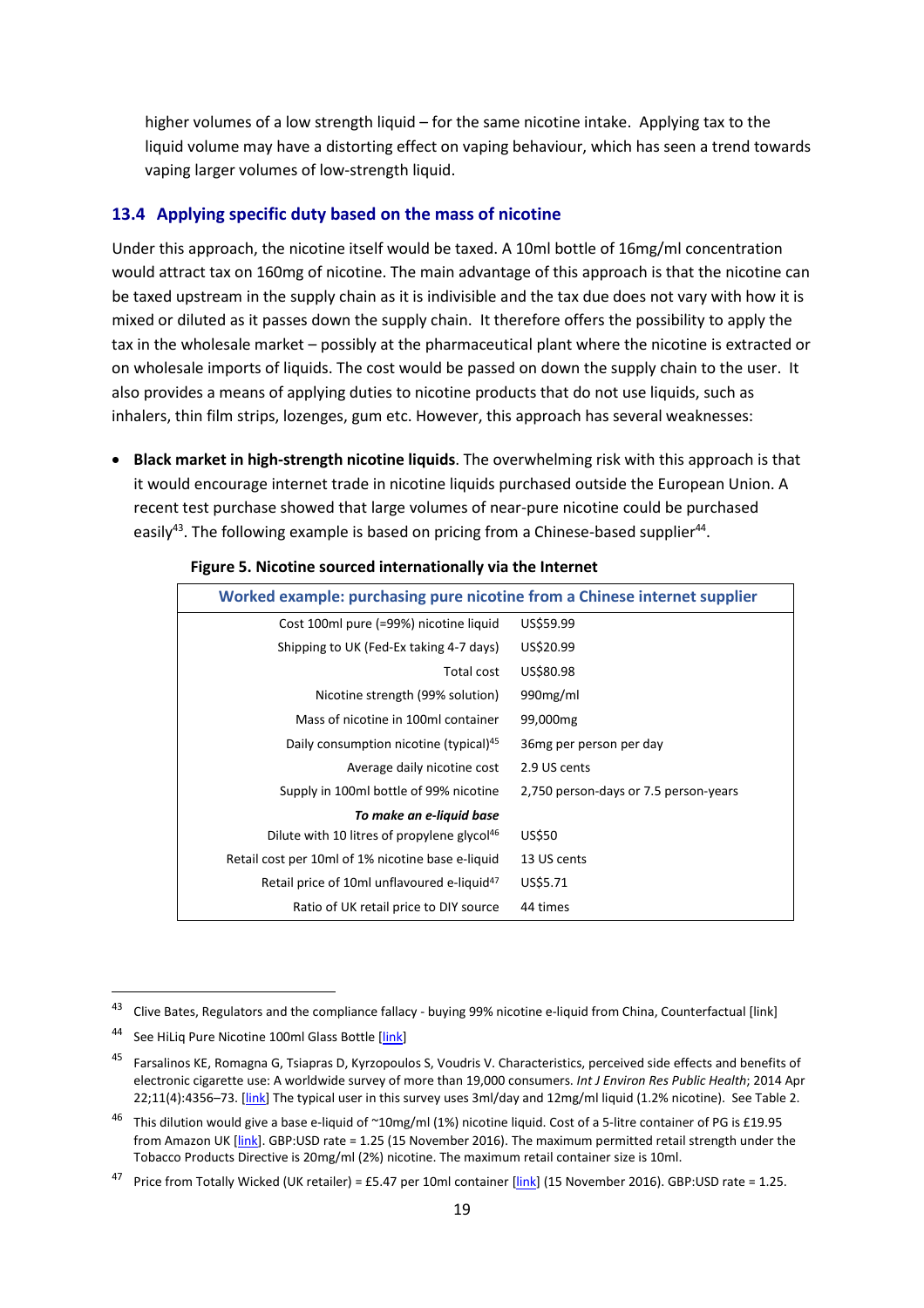- **The pricing of pure nicotine from Chinese vendors is extremely competitive**. The table above shows that a days' supply can be purchased in high-strength form for around three US cents and in quantities that would last several years, or supply a 15-person network for 6 months, and that the effective UK retail price is 44 times greater than sourcing nicotine e-liquid via this route.
- **Accounting and compliance**. While it is straightforward to measure how much liquid volume is present, it is much more difficult to know how much nicotine is present, and this requires analytical testing – and the difference between 5mg and 6mg is 20%.
- **Adverse behavioural impact**. Application of duty to nicotine would make stronger liquids more expensive. But stronger liquids are used by vapers in the early stage of transition away from smoking and by those most heavily dependent on nicotine. At the point of switching, vapers are faced with a financial risk that they will purchase vaping equipment and liquids and still find them unsatisfactory and so smoke as well. This form of duty incentivises using weaker liquids, hesitation in trying to switch and early relapse.

# **13.5 The experience of Italy**

We recommend long term monitoring of excise policies as applied to e-cigarettes or e-liquids before finalising any policies. The case of Italy is salutary, and has been documented by *E-cigarette Intelligence* in its November 2016 market report for Italy<sup>48</sup>.

- Following imposition of a tax of €3.73/10ml in 2014 demand collapsed from >€400m in 2013 to €97m in 2015.
- Vaping prevalence fell from 4.2% adults in 2013 to 1.2% in 2015.
- Revenue accruing from this tax on liquids for 2015 in fact amounted to €5,176,352, less than one twentieth of the amount expected
- In 2015 the Italian tax authority AAMS cancelled the tax on non-nicotine products and in February 2016 published a decree that increased tax on e-liquids containing nicotine from €3.73 per 10ml to €3.85 per 10ml.
- This tax is substantial and disproportionate perhaps as high as doubling the retail price.
- 90% of Italian vapers are using open systems and 60% purchasing supplies via the internet.
- Demand appears to be recovering rapidly in 2016 driven by 24% and 44% decreases of average prices within open system and cheapest tank categories respectively.

These data suggest a high demand sensitivity to taxation and pricing combined with a poor understanding of market dynamics and potentially harmful consequences on the part of the excise authorities.. It may also be the case that Italian consumers are avoiding the duties or enforcement has been poor or costly, given the low yield – though there is no direct evidence to confirm this.

# **13.6 Proposal for excise duties on vaping products**

The complexity and diversity of vaping products, especially their divisibility into separate components and the ease with which consumers can access a well organised cross border internet based market black/grey market will present formidable practical obstacles. If the duty rate is kept

<sup>&</sup>lt;sup>48</sup> E-cigarette Intelligence, Italy: price drop triples vaping population, November 2016, 2 November 2016 [\[link](http://ecigintelligence.com/italy-price-drop-triples-vaping-population-november-2016/) pay-walled content reproduced with permission]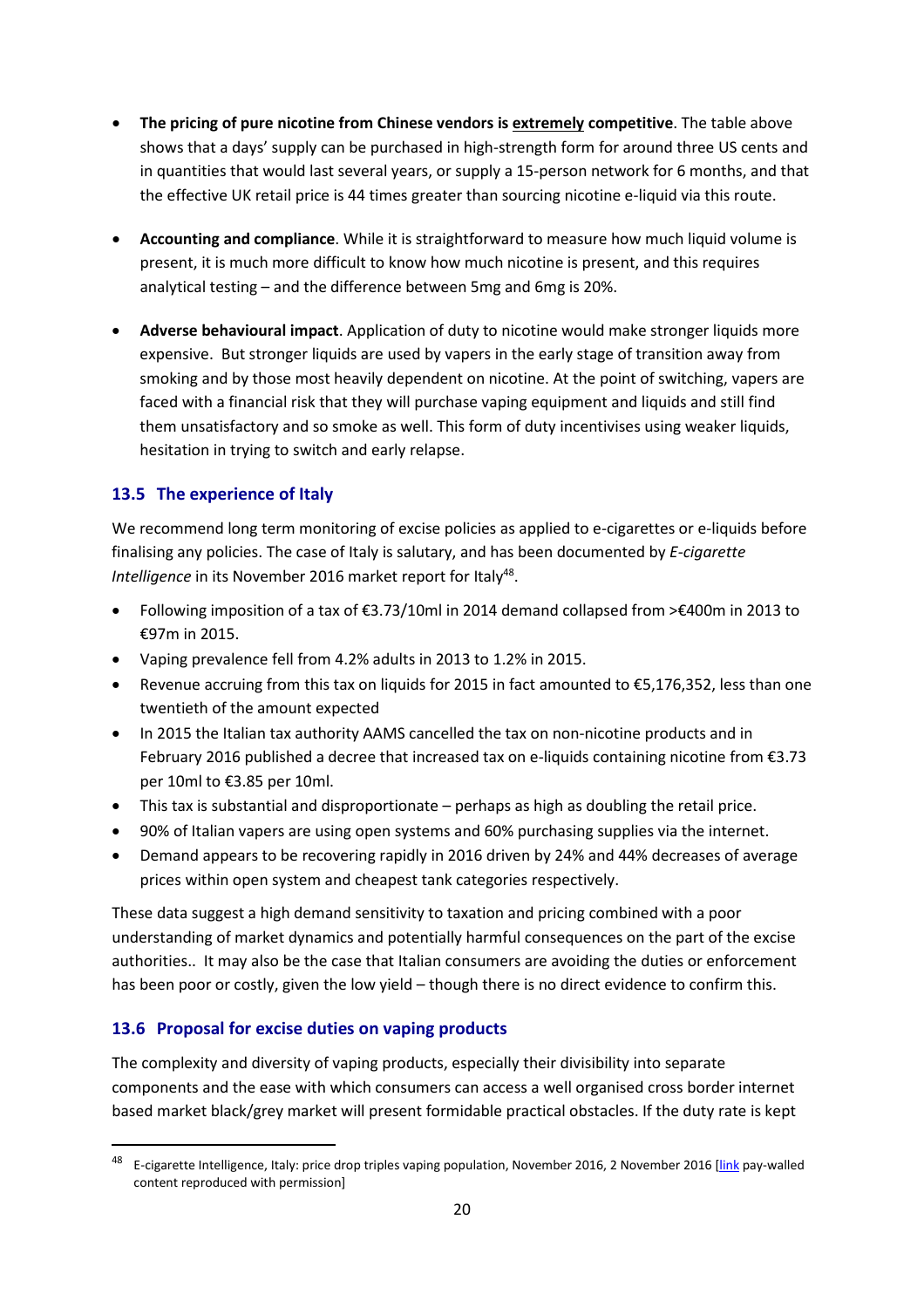low enough to meet health objectives, it is unlikely that the tax administration costs and leakage to the black market would make the application of a new excise duty worthwhile.

- There is no case for applying excise duties to vaping products or e-liquids. Vaping is low-risk prohealth alternative to smoking – applying the EU treaty principles related to health protection, proportionality and non-discrimination would imply either a tax break or excise duties so low that they would not be worth collecting.
- The issue could be revisited when the market has become more stable and there is better insight into how it affects health, its price sensitivity, the impact of the Tobacco Products Directive and vulnerability to the black market.
- There may be merit in applying zero rates but collecting data as if there was an excise regime in place – this would allow for learning before intervening. At this stage in the evolution of this market, policy-makers should aim to acquire a deeper understanding of the behavioural economics of low-risk nicotine products.
- For parity with NRT, governments should start by considering applying the reduced rate of VAT to recognise their pro-health characteristics, as with other quit smoking aids.
- If the European legislature insists on pursuing the inclusion of e-cigarettes in the Tobacco Excise Directive, then the least-damaging regime would have the following characteristics:
	- 1. A new category for non-tobacco non-pharmaceutical recreational nicotine products would be required.
	- 2. The most plausible tax base would be a specific duty either on liquid volume or mass of nicotine – both have considerable disadvantages.
	- 3. There should be a minimum duty rate set to zero to allow member states to pursue harm reduction approaches fully, to pursue tax simplification and to gather data if they wish to.
	- 4. The key feature of any EU excise regime should be a *maximum* rate set to ensure that any duty is substantially below the lowest rates for smoking tobacco. The idea of a maximum rate is to ensure a significant fiscal differential between smoked and smoke-free products. This differentiation is a EU treaty requirement (see section 6 above) in which different situations must be treated differently. To implement a maximum rate requires two elements:
		- I. *A policy intent* for example that e-cigarette use attracts no more than X% of the duty applicable to the lowest rate of smoked tobacco – where X% should as far as possible reflect the relative risk (i.e. less than 5%).
		- II. *An equivalence factor* to allow comparison of typical e-cigarette use to smoked tobacco use $49$ .
- Any excise regime imposed should be carefully monitored for adverse effects and withdrawn if there is evidence that it is causing harm to health, and this in conflict with the EU treaties.

For example: average UK cigarette consumption is 11 cigarettes per day (ONS – [link\)](http://content.digital.nhs.uk/catalogue/PUB20781). Average e-liquid consumption is 3ml per day at 12mh/ml strength (Farsalinos et al [\[link\]](http://www.mdpi.com/1660-4601/11/4/4356) See Table 2). 1 manufactured cigarette would be equivalent to 0.75g of loose tobacco or hand-rolling tobacco (Gallus et al [\[link\]](https://www.ncbi.nlm.nih.gov/pmc/articles/PMC4127802/)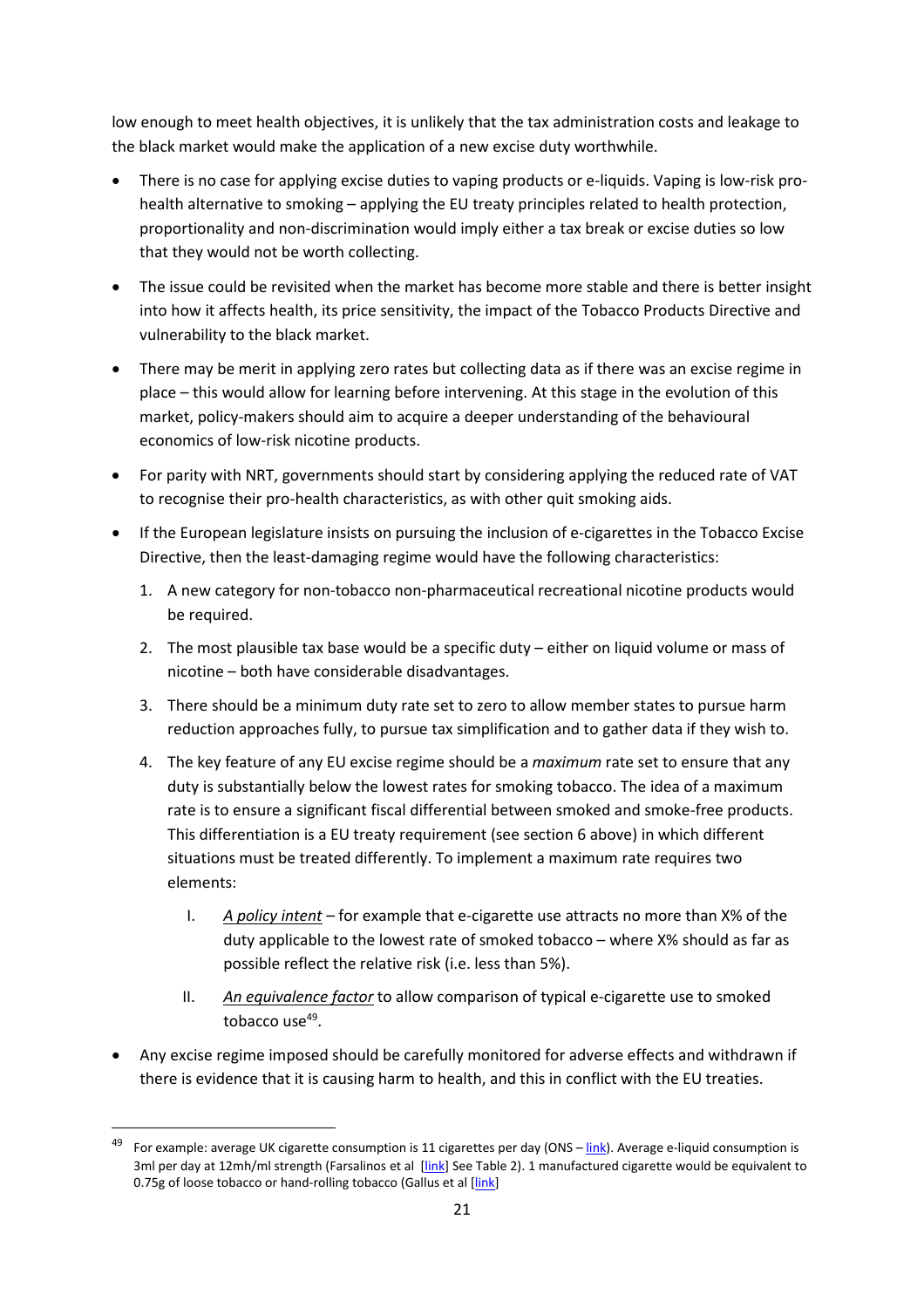# **14 Applying excise duties to smokeless and heated tobacco products**

The Tobacco Excise Directive applies only to *smoking* products<sup>50</sup>. At present non-combustible tobacco duty is a matter for member states. The UK approach is to apply the same duty as pipe tobacco at £107.71/kg to smokeless tobacco products – a specific duty based on the mass of tobacco. The table below show the UK duties for smoked tobacco products other than cigarettes.

|                                              | UK duty    | EU Minimum Excise Duty |            |
|----------------------------------------------|------------|------------------------|------------|
|                                              | Specific   | Either/or              |            |
|                                              |            | specific               | ad valorem |
| Cigars & cigarillos                          | £245.01/kg | €12/kg                 | 5%         |
| Hand rolling tobacco                         | £198.10/kg | €54/kg                 | 46%        |
| Other smoking tobacco<br>and chewing tobacco | £107.71/kg | €22/kg                 | 20%        |

**Figure 6. Duties on tobacco products other than cigarettes**

The excise duty, not including VAT, on 20 cigarettes at the UK weighted average price is £5.21 for 20 cigarettes<sup>51</sup>. On the basis that hand rolling tobacco cigarettes have approximately 0.75g of tobacco<sup>52</sup>, the UK duty on the 20 cigarettes equivalent (15g of HRT) would be £2.97 (approx. 57% of the cigarette duty) and extending this to 'other smoking tobacco' the pack of 20 equivalent duty would be £1.62 (approx. 31% of the cigarette duty). The duty on smoking tobacco other than cigarettes is substantially lower than the cigarette equivalent. There is no health justification for these differentials, it is more likely that the price of hand-rolling tobacco is held down by lower prices elsewhere in Europe<sup>53</sup> and concerns about illicit trade.

# **14.1 Proposal for excise duties on smoke-free tobacco products**

It is likely that the duties applied to other smoking products will rise in future, even if they do not reach parity with cigarettes. We therefore propose three new elements of excise design for noncombustible tobacco products:

- 1. Introduce a separate 'smoke-free tobacco' definition that applies to all tobacco products that do not involve combustion – this allows differentiation of treatment of smoke-free tobacco products for health policy reasons.
- 2. A *minimum* excise duty rate set at zero for this category so that member states are free to pursue tobacco harm reduction strategies as part of their efforts to meet health protection, smoking cessation and non-communicable disease objectives.

 $50$  Article 2 of 2011/64/EU defines the scope of the directive to include: (a) cigarettes; (b) cigars and cigarillos; (c) smoking tobacco: (i) fine-cut tobacco for the rolling of cigarettes; (ii) other smoking tobacco.

<sup>51</sup> Duty on cigarettes at the UK weighted average price of £7.73 is £5.21 (£1.28 ad valorem plus £3.93 specific duty.

<sup>52</sup> Gallus S, Lugo A, Ghislandi S, La Vecchia C, Gilmore AB. Roll-your-own cigarettes in Europe. *Eur J Cancer Pre*v. NIH Public Access; 2014 May; 23(3): 186-92. [\[link\]](https://www.ncbi.nlm.nih.gov/pmc/articles/PMC4127802/)

<sup>53</sup> Tobacco Manufacturers' Association (UK). Hand rolling tobacco prices across Europe. April 2014 [\[link\]](http://www.the-tma.org.uk/tma-publications-research/facts-figures/eu-handrolling-price-map/)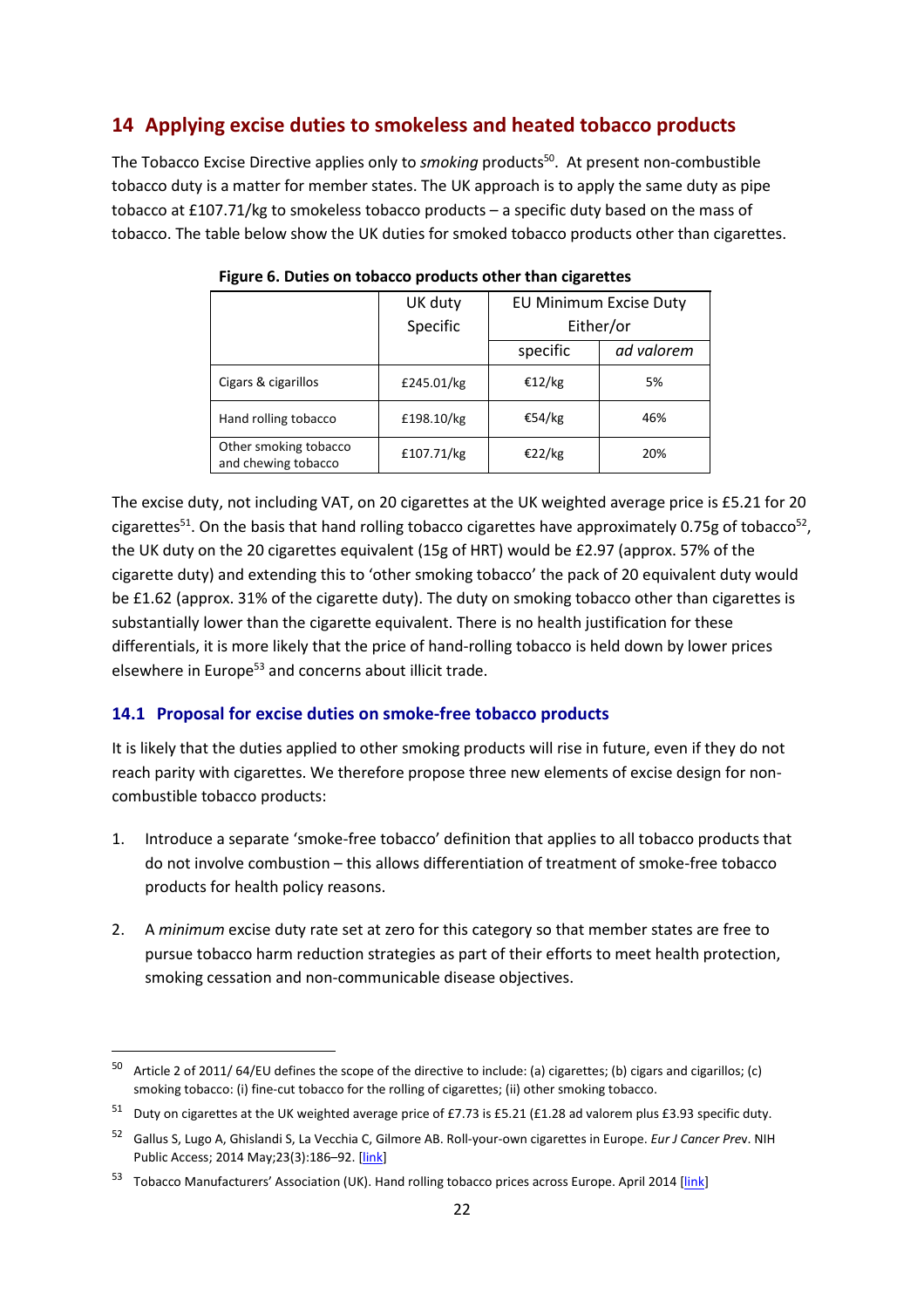- 3. Apply excise duty as specific duty per kg mass of tobacco for this category.
- 4. To preserve the health-based differential between smoke-free and smoked tobacco, set a *maximum* excise duty level for smoke-free tobacco. This would be based on a policy intent to have the highest rate of smoke-free tobacco at some fraction of the lowest rate of smoked tobacco - for example, 30%. Note this need not be directly linked to relative risk – if it was, the duties would likely to be too low to be worth collecting. In the UK case, the lowest rate for smoked tobacco products is £107.71/kg that would mean  $30\% \times £107.71/kg = £32.31/kg$ .
- 5. Alternatively, the benchmark may be the dominant product on the market, cigarettes. This would require some additional complexity as cigarettes are not simply taxed by weight. Two elements would be required.
	- i. *A policy intent* to set the maximum at some fraction of that applied to cigarettes, for example, smoke-free tobacco should attract Y% of the duty applied to smoked tobacco.
	- ii. *An equivalence factor* to allow comparison between smoke-free and smoking tobacco.

It may be possible to construct more complex ways of expressing a policy intent and equivalence calculation, but there is probably little utility in doing so.

# **15 Visualising an excise regime**

In summary, any update of the Tobacco Excise Directive should be grounded in key principles of the EU treaties – high level of health protection; proportionality and 'equal treatment' (or, in this case, different treatment in different situations).



### **Figure 7. Idealised tobacco and nicotine excise regime**

The diagram above is a stylised view rather than a recommendation for specific excise rates (other than zero) or for relative rates between categories.